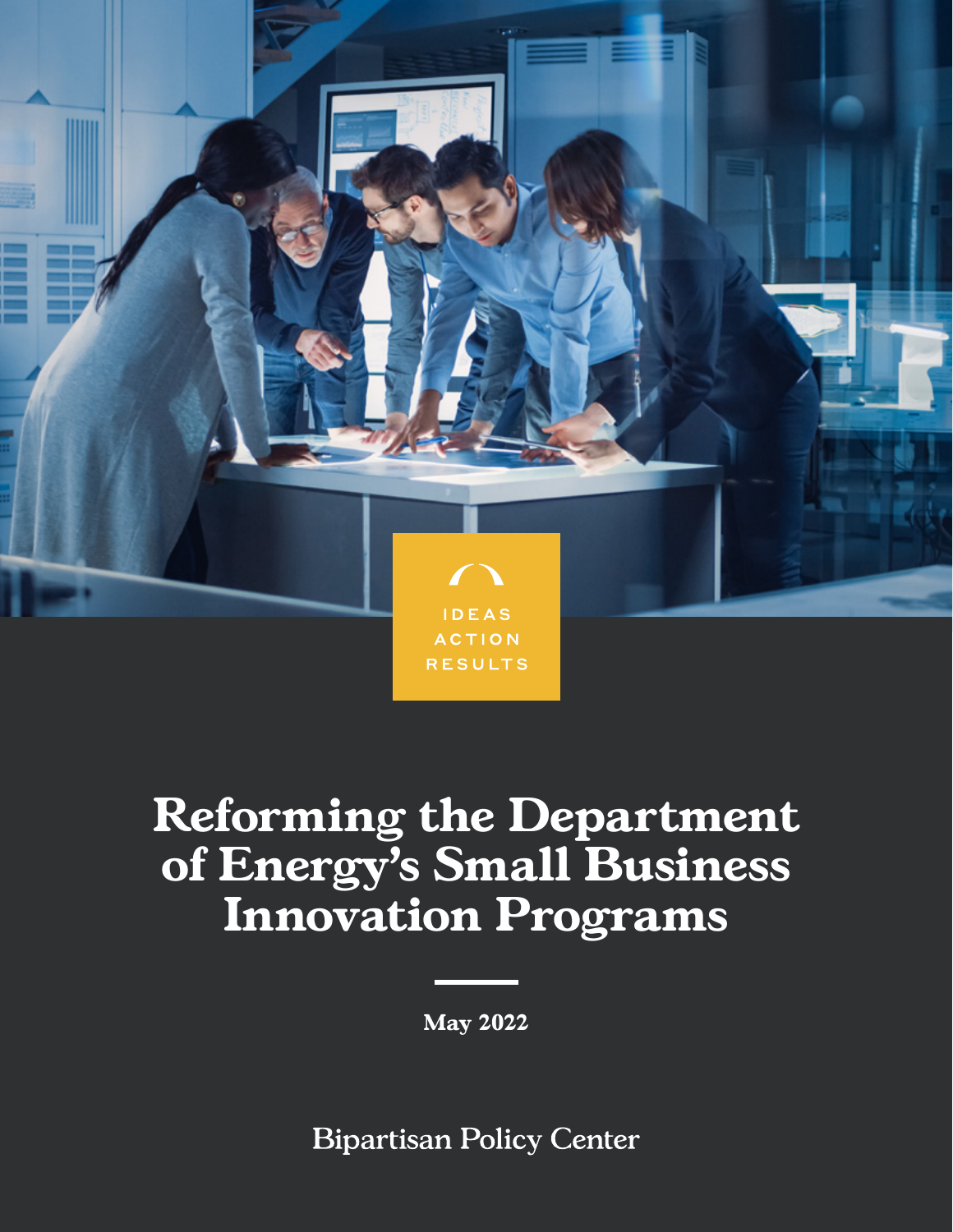### AUTHOR

**Tanya Das, Ph.D** Associate Director for Energy Innovation

#### [AMERICAN ENERGY INNOVATORS NETWORK \(AEIN\)](https://americanenergyinnovation.org/)

Energy entrepreneurs and the investors that support them are the lifeblood of our nation's energy innovation ecosystem, providing the creativity and bold thinking needed to address our multi-dimensional energy and climate challenges. Yet federal policies and programs intended to support their long-term success often fall short of meeting the needs of these crucial stakeholders.

To address this disconnect, the Bipartisan Policy Center is convening a group of emerging companies and investors to serve as a point of central coordination in bringing entrepreneurial voices and perspectives into federal energy policy initiatives and decisionmaking. Known as the American Energy Innovators Network (AEIN), the aim of the group is to provide practical, actionable input into real-time federal policy initiatives and help create a more effective partnership between the private sector and the federal government in finding energy solutions. This report is a product of AEIN.

#### ACKNOWLEDGMENTS

The Bipartisan Policy Center (BPC) thanks the many individuals who provided input to this report, especially the members of our American Energy Innovators Network. We would also like to recognize the contributions of the following individuals: Lynn Abrahamson, President of the Clean Energy Business Network, Doug Rand, former Assistant Director for Entrepreneurship at the White House Office of Science and Technology Policy, Dr. Maryann Feldman, Heninger Distinguished Professor of Public Policy, University of North Carolina at Chapel Hill, and Marika Tatsutani, for her assistance editing the report. Language from this report should not be interpreted as an endorsement of any policy recommendation by any individual consulted for this report.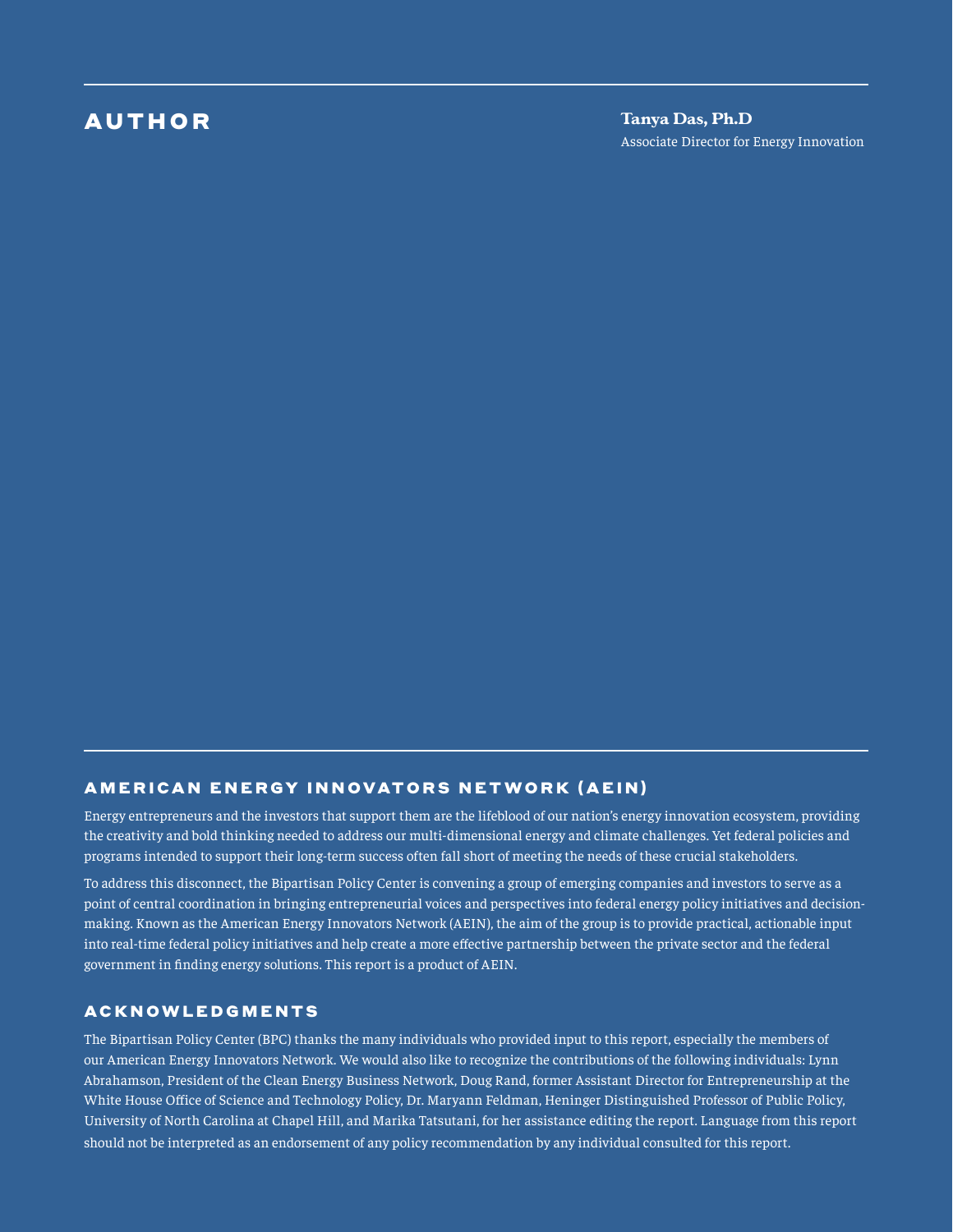# **Table of Contents**

#### [PART I: INTRODUCTION](#page-4-0) [5](#page-4-0)

- [Background on SBIR and STTR](#page-4-1) [5](#page-4-1)
- [Strengths and challenges](#page-5-0) [6](#page-5-1)

#### [PART II: REFORM RECOMMENDATIONS FOR DOE](#page-7-0) [8](#page-7-0)

- [Align program staffing and management with SBIR/STTR](#page-7-1)  [goals](#page-7-1) [8](#page-7-1)
- [Bolster support for underrepresented and first-time](#page-9-0)  [applicants](#page-9-0) [10](#page-9-0)
- [Reform SBIR/STTR application processes](#page-12-0) [13](#page-12-0)
- [Align application review and selection criteria with all](#page-13-0)  [SBIR/STTR goals](#page-13-0) [14](#page-13-0)
- [Develop robust metrics of success and report results](#page-15-0)  [publicly](#page-15-0) [16](#page-15-0)

#### [PART III: REFORM RECOMMENDATIONS THAT](#page-16-0)  [REQUIRE LEGISLATIVE CHANGES](#page-16-0) [17](#page-16-0)

**[CONCLUSION](#page-18-0)** [19](#page-18-0)

#### [REFERENCES AND NOTES](#page-19-0) [20](#page-19-0)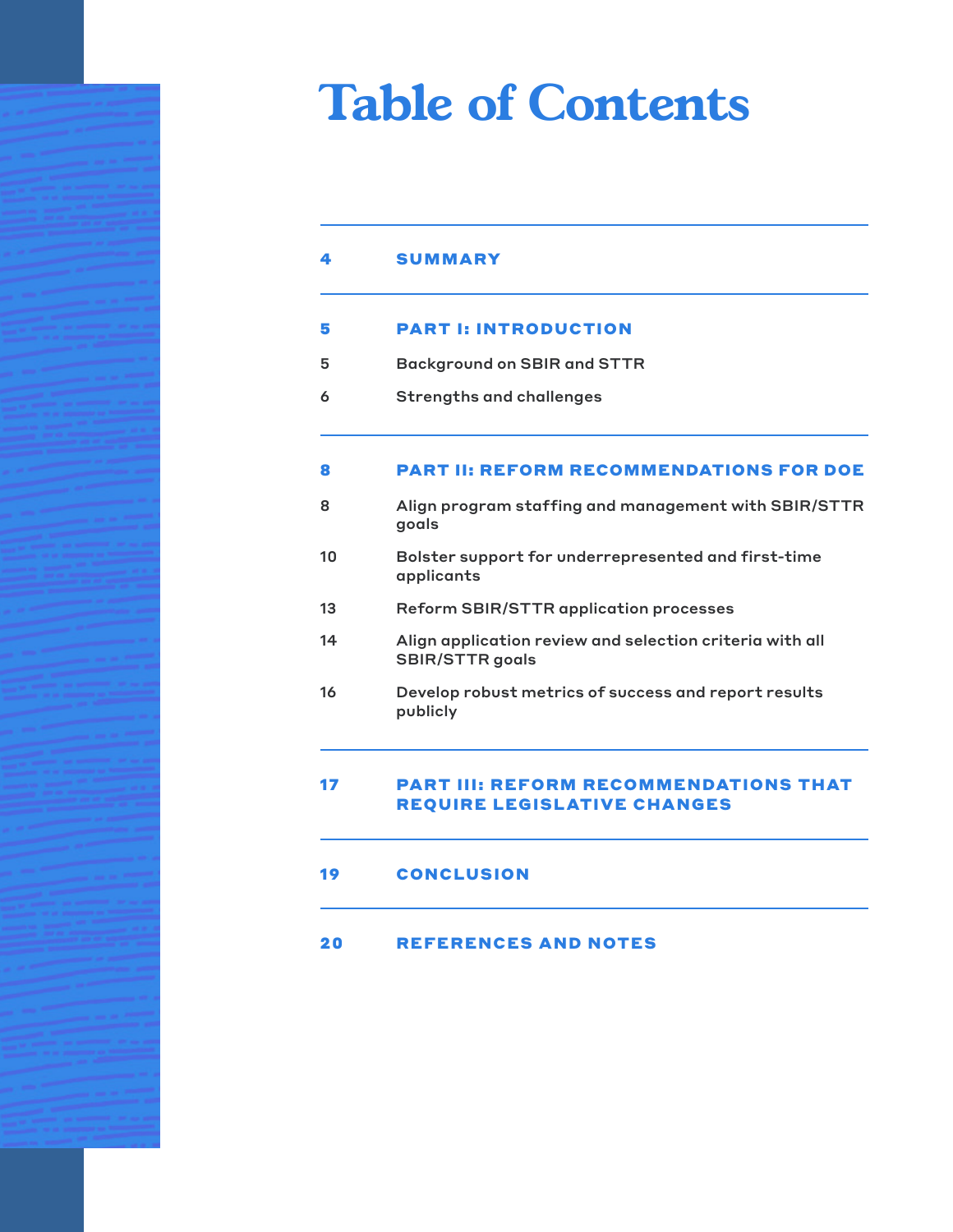### <span id="page-3-1"></span><span id="page-3-0"></span>**Summary**

This report is a product of the American Energy Innovators Network (AEIN) and provides recommendations aimed at helping the Department of Energy better support small businesses engaged in energy-related innovation and technology transfer. Specifically, we focus on opportunities to strengthen DOE's implementation of the Small Business Innovation Research (SBIR) and Small Business Technology Transfer (STTR) programs. Both programs operate across multiple federal agencies and are intended to stimulate technology innovation and engagement in basic research and research and development (R/R&D) by domestic small businesses.<sup>[1](#page-19-1)</sup> Note that our recommendations do not address SBIR/STTR implementation by the Advanced Research Projects Agency–Energy (ARPA–E), which runs a separate process. The recommendations in this report are based on literature surveys and feedback from experts within the small business community, including energy startups and venture capitalists who are part of AEIN.

Part I of this report reviews the goals and structure of DOE's SBIR/STTR program, and highlights some of the strengths and challenges of the Department's current approach to SBIR/STTR implementation. Part II focuses on opportunities for program improvement and reform at DOE, which includes five key recommendations:

- Align program staffing and management with SBIR/STTR goals.
- Bolster support for underrepresented and first-time applicants.
- Reform SBIR/STTR application processes.
- Align application review and selection criteria with all SBIR/STTR goals.
- Develop robust metrics of success and report results publicly.

Part III turns to recommendations for improving the SBIR/STTR program that would require legislative action by Congress. This section makes the case for three key reforms:

- Enable less restrictive SBIR/STTR topic areas.
- Allow flexibility for commercialization assistance.
- Remove eligibility restrictions.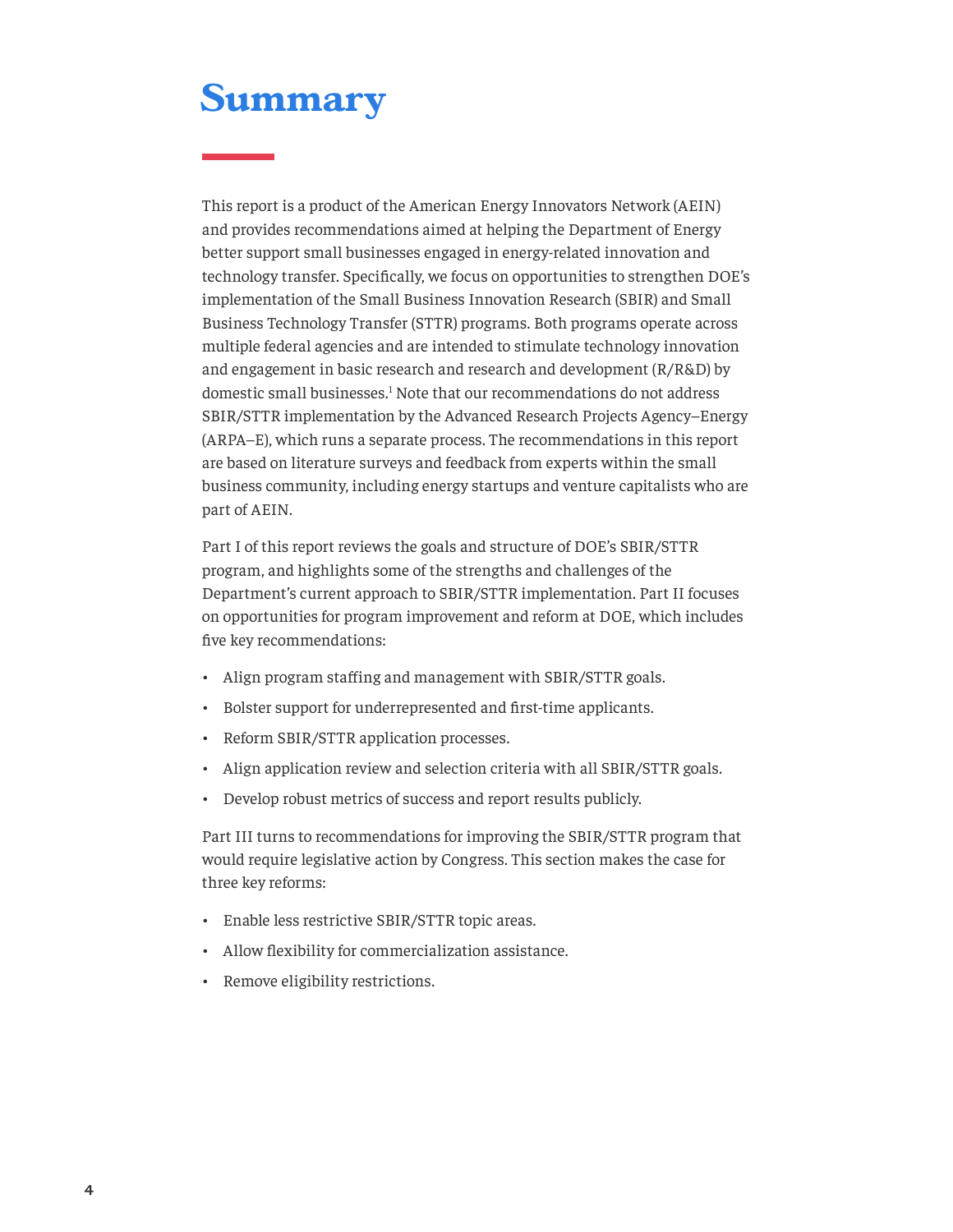## <span id="page-4-2"></span><span id="page-4-0"></span>**Part I: Introduction**

#### <span id="page-4-1"></span>BACKGROUND ON SBIR AND STTR

The SBIR program dates back to the late 1970s, among rising concerns that the United States could lose its competitive edge in technology, combined with a recognition that small businesses play a critical role in innovation and job creation. Initially launched as an initiative of the National Science Foundation (NSF), SBIR was expanded and moved outside the NSF in 1982. A decade later, in 199[2](#page-19-1), Congress added the STTR program.<sup>2</sup> Both programs require federal agencies to set aside a portion of their budgets to operate highly competitive, awards-based programs aimed at (1) encouraging domestic small businesses to engage in basic research and development and (2) helping small businesses access federal funding, resources, and support for technology innovation and commercialization. SBIR and STTR operate under the oversight of the U.S. Small Business Administration but responsibility for implementation falls to individual agencies, which are directed to pursue several goals:<sup>[3](#page-19-1)</sup>

- Stimulate technological innovation.
- Meet federal research and development needs.
- Foster and encourage participation in innovation and entrepreneurship by women and socially or economically disadvantaged persons.<sup>4</sup>
- Increase private-sector commercialization of innovations derived from federal research and development funding.
- Foster technology transfer through cooperative R&D between small businesses and research institutions (STTR only).

The STTR program differs from the SBIR program in that STTR requires small businesses to partner with nonprofit research institutions and focus on technology transfer from the research institution to the small business. By contrast, SBIR awards are given to small businesses directly. Currently, all federal agencies with R&D budgets above \$100 million are required to participate in SBIR; agencies with R&D budgets above \$1 billion are required to also participate in STTR.<sup>[5](#page-19-1)</sup>

At more than \$350 million for fiscal year 2021 (including ARPA-E), DOE's budget for SBIR/STTR is the third largest among federal agencies (after the Departments of Defense and Health and Human Services, which each have annual SBIR/STTR budgets in excess of \$1 billion).<sup>[6](#page-19-1)</sup> Like all federal agencies that implement these programs, DOE applies an explicitly phased structure to its SBIR and STTR grantmaking (Table 1). As noted in the Summary, the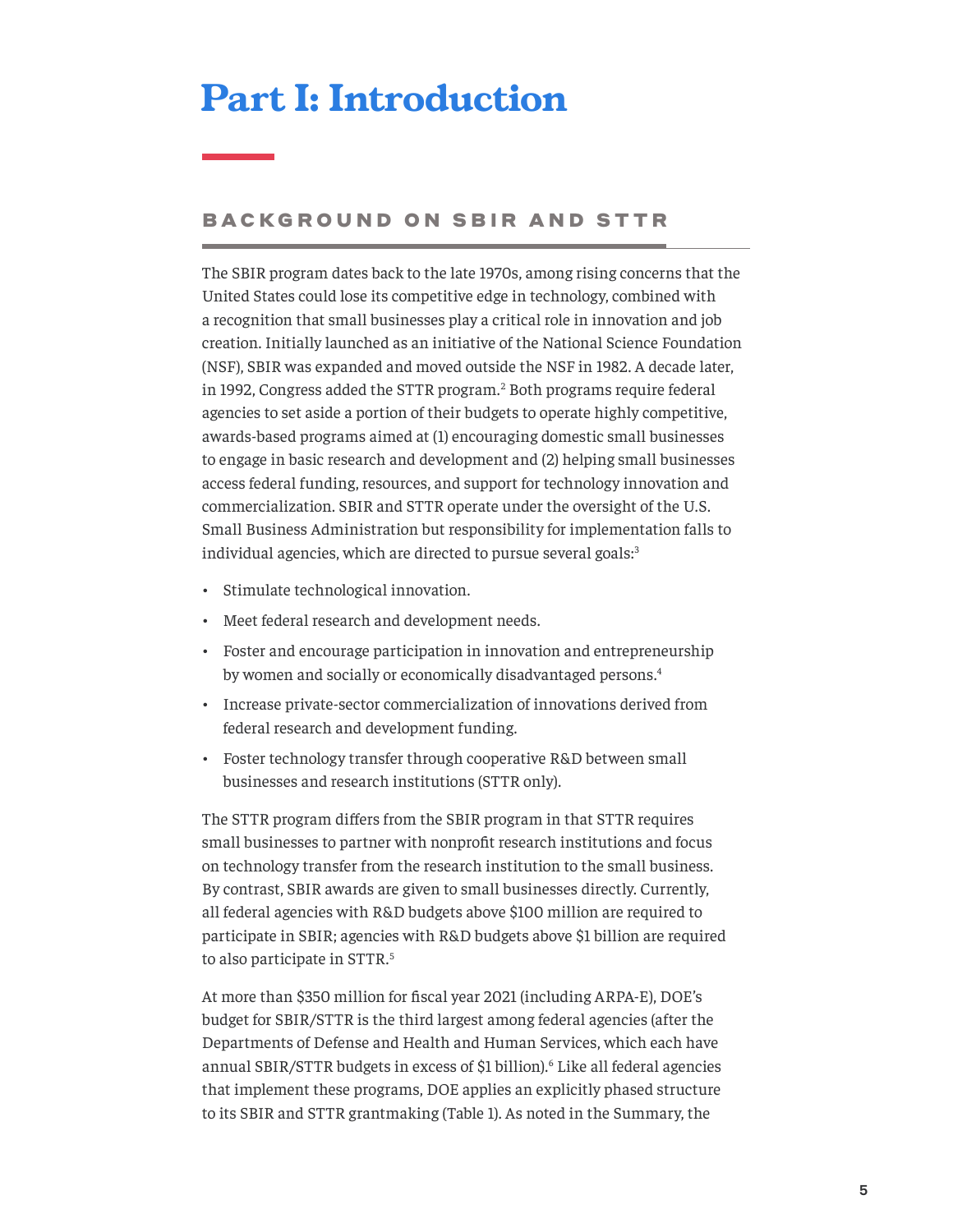recommendations in this paper focus on DOE's SBIR/STTR programs—we do not address SBIR/STTR implementation by other federal agencies or by ARPA-E, which operates separately from DOE.

#### <span id="page-5-2"></span>Table 1: SBIR/STTR Program Phases<sup>7</sup>

|                                       | <b>Phase 0</b>                                                                                               | <b>Phase I</b>                                                                                                                                   | <b>Phase II</b>                                                                                    | <b>Phase III</b>                                                                                                                                                          |
|---------------------------------------|--------------------------------------------------------------------------------------------------------------|--------------------------------------------------------------------------------------------------------------------------------------------------|----------------------------------------------------------------------------------------------------|---------------------------------------------------------------------------------------------------------------------------------------------------------------------------|
| <b>Objective</b>                      | Provide proposal<br>assistance to<br>first-time Phase I<br>applicants (through<br>Dawnbreaker <sup>8</sup> ) | Establish technical<br>merit, feasibility,<br>and commercial<br>potential of proposed<br>effort and assess<br>a small businesses'<br>performance | Continue R&D from<br>Phase I, with funding<br>based on the results<br>achieved during that<br>time | Allow small<br>businesses to<br>pursue future<br>commercialization<br>objectives through<br>alternative agency<br>funding mechanisms<br>(i.e., not the SBIR<br>set-aside) |
| <b>Eligible Applicants</b>            | First-time Phase I<br>applicants                                                                             | <b>Small Business</b><br>Concerns                                                                                                                | Phase I awardees                                                                                   | Phase I/II awardees                                                                                                                                                       |
| <b>Typical Award</b><br><b>Amount</b> | Not applicable                                                                                               | \$50,000-\$250,000                                                                                                                               | \$500,000-\$1,500,000                                                                              | Not applicable                                                                                                                                                            |
| <b>Typical Award</b><br>Duration      | Not applicable                                                                                               | 6 months (SBIR) -12<br>months (STTR)                                                                                                             | Up to 2 years                                                                                      | Not applicable                                                                                                                                                            |

#### <span id="page-5-1"></span><span id="page-5-0"></span>STRENGTHS AND CHALLENGES

Because it has a large budget and invests solely in small businesses, DOE's SBIR/STTR program has significant potential to transform the entrepreneurial landscape for clean energy technologies and help innovators access the networks and capital needed to transform their breakthrough ideas into successful companies.

Currently, the program is effective at: $9,10$  $9,10$ 

- Funding projects that contribute to DOE's R&D needs,
- Diversifying the geographic reach of DOE R&D activities, and
- Processing and selecting applications in a timely manner (within 90 days between application deadline and award selection).

However, there is also room for improvement in several areas, including: $11$ 

- Attracting successful applications from woman-owned and minorityowned small businesses, as well as businesses in underrepresented states, by reforming current topic, reviewer, and selection processes that limit the diversity of SBIR/STTR participants;
- Attracting successful applications from businesses that are new to working with DOE; and
- Funding projects that are clearly tied to commercialization.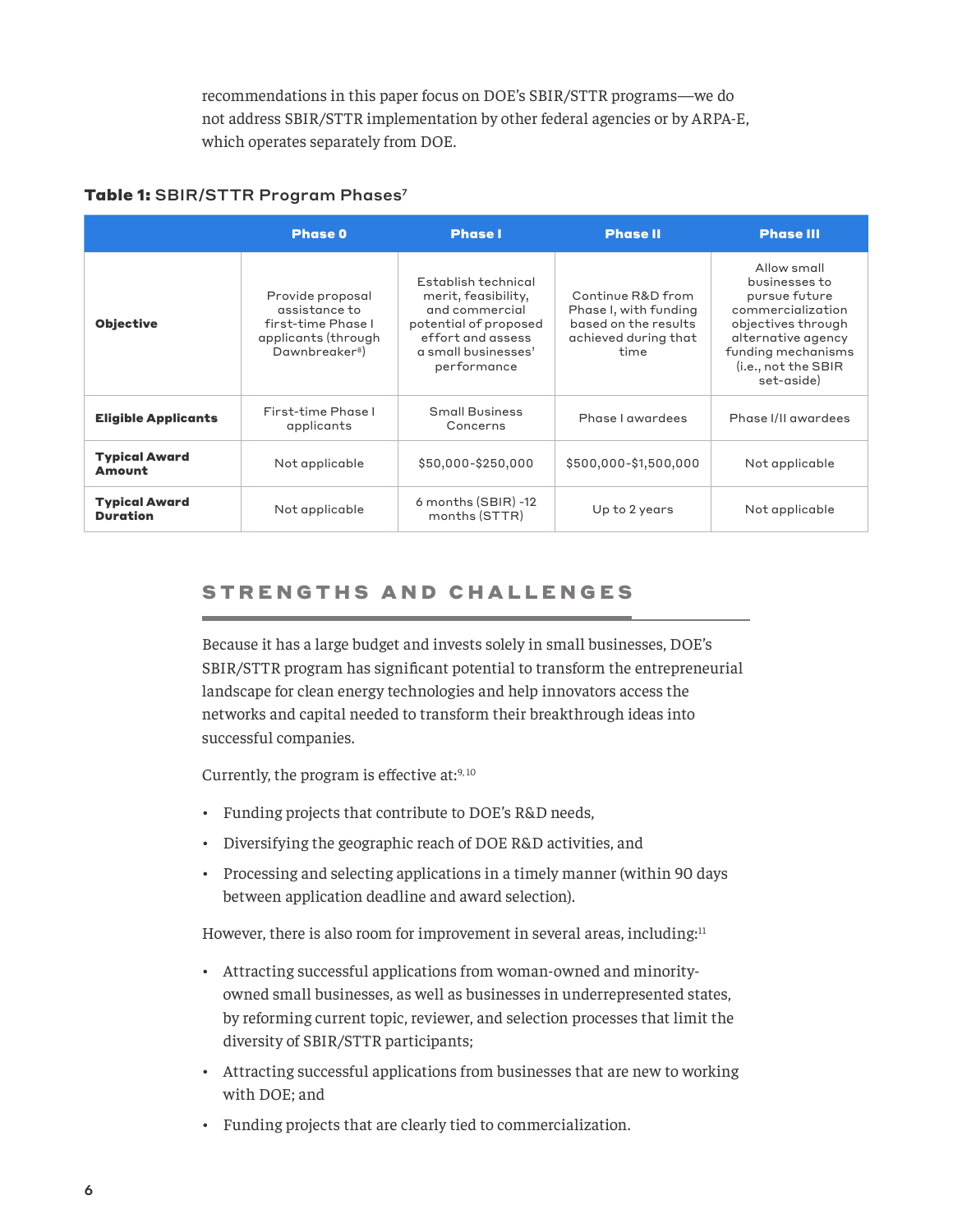By reforming program organization and staffing, aligning program implementation with the full set of SBIR/STTR goals, and adopting practices that are better matched to the characteristics and needs of small startups, DOE can ensure that these programs achieve their full potential. The next sections detail our specific recommendations, starting with reforms that can be undertaken by DOE without further congressional action (Part II) before turning, in Part III, to additional changes that require new or amended legislation.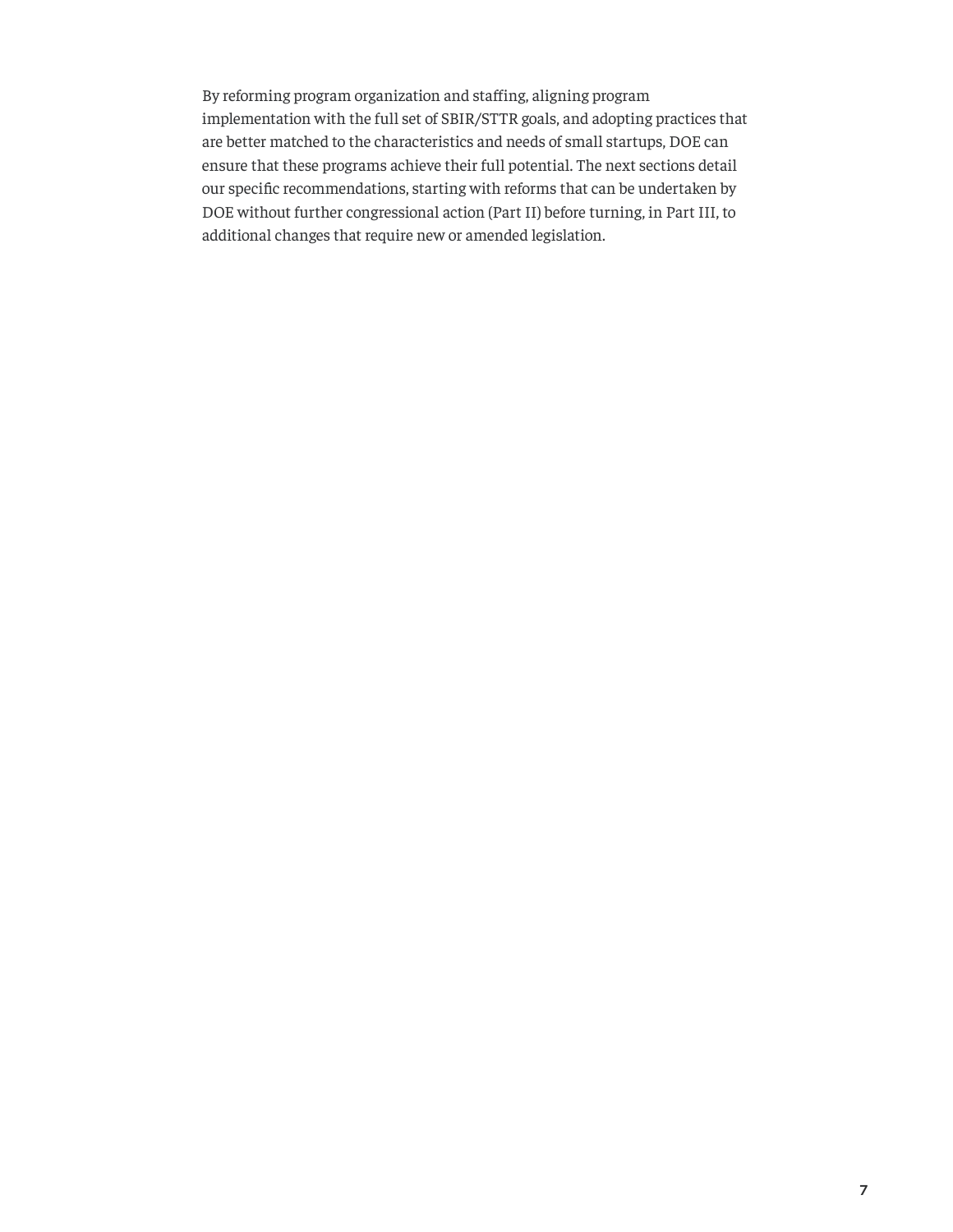## <span id="page-7-2"></span><span id="page-7-0"></span>**Part II: Reform Recommendations For DOE**

### <span id="page-7-1"></span>**ALIGN PROGRAM STAFFING** A N D M A N A G E M E N T W I T H SBIR/STTR GOALS

Of the five congressionally mandated goals of SBIR and STTR, DOE's program is currently primarily focused on the goal of meeting federal R&D needs. A study by the National Academies of Science, Engineering, and Medicine (NASEM) found that other key goals—particularly the goals of increasing participation by underrepresented groups and improving commercialization outcomes—are not being well served by the current program setup.<sup>[12](#page-20-0)</sup> This section outlines ways to reform SBIR/STTR organization, management, and staffing at DOE in ways that will help the Department better meet all program goals, including goals related to entrepreneurship, commercialization, and diversity.

**1. DOE should have dedicated SBIR/STTR program managers whose full-time job is to solicit, select, and manage SBIR/STTR projects.**

Currently, seven employees oversee DOE's SBIR/STTR program.[13](#page-20-0) This relatively small staff coordinates with program managers across 13 DOE offices who have other primary responsibilities and who, in many cases, lack experience with small businesses and technology commercialization or transfer. As a result, the program suffers from insufficient oversight and an outsized focus on the technical merit of individual grant applications and their relevance to DOE office mission areas as compared to other SBIR/STTR goals. Additionally, most DOE program managers do not actively manage SBIR/STTR projects after they are selected, which can result in missed opportunities to maximize the impact of the program for its awardees.<sup>[14](#page-20-0)</sup>

Instead of diffusing responsibility for SBIR/STTR implementation throughout the Department, DOE should hire dedicated program managers whose sole focus would be on administering the program and who would be housed within the DOE SBIR/STTR office. These managers should have private-sector and business expertise, together with the appropriate background knowledge needed to help small businesses succeed in commercializing their innovations. This model would allow program managers to be more actively involved with individual projects once projects have been selected for an award and would also allow for greater standardization of the approach and criteria DOE uses in selecting, reviewing, and managing SBIR/STTR awards. Other agencies including the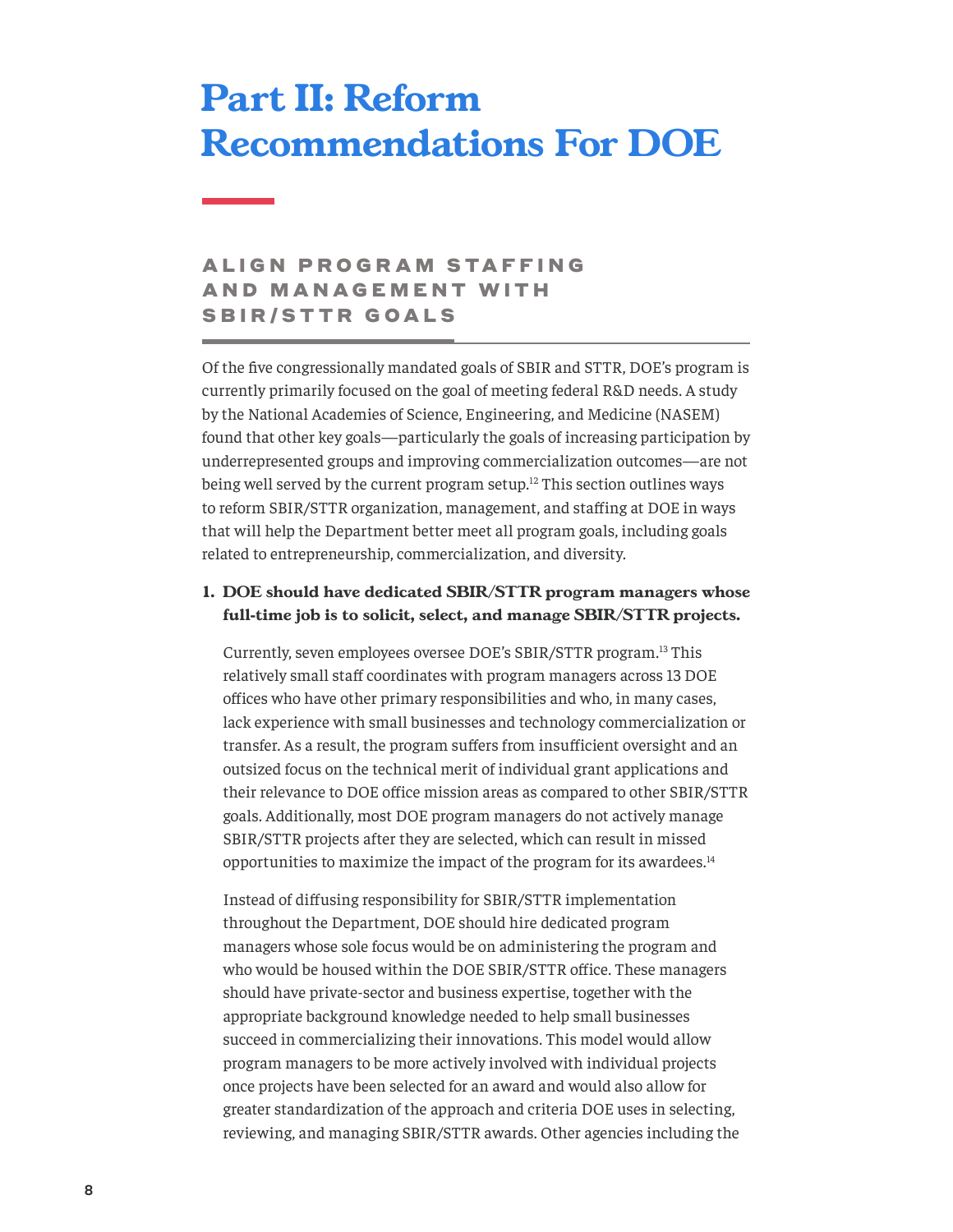<span id="page-8-0"></span>NSF follow this more centralized approach and have dedicated program managers for their SBIR/STTR program.

**2. Oversight of DOE's SBIR/STTR program should be moved from the Office of Science (SC) to the Office of Technology Transitions (OTT) and SBIR/STTR managers should report to the OTT director, who is also DOE's Chief Commercialization Officer.**

Currently, the SBIR/STTR program is housed under the DOE Office of Science (SC). As the DOE's scientific research office, the expertise and focus of SC are a mismatch with the goals of the SBIR/STTR program related to commercialization. Instead, OTT, as DOE's central office for commercialization and entrepreneurship programs, is a more suitable location for this program. OTT also is well-positioned to execute this program effectively given its reporting structure directly to the Secretary, which encompasses commercialization activities at the National Nuclear Security Administration and Office of Environmental Management, both of which participate in DOE's SBIR/STTR program.

#### **3. DOE's SBIR/STTR activities should be coordinated with other DOE entrepreneurship programs.**

DOE supports several programs to advance entrepreneurship and commercialization, including[Energy I-Corps](https://www.energy.gov/technologytransitions/energy-i-corps), the [Energy Program for](https://www.energy.gov/technologytransitions/energy-program-innovation-clusters)  [Innovation Clusters,](https://www.energy.gov/technologytransitions/energy-program-innovation-clusters) and the [EnergyTech University Prize](https://www.energy.gov/technologytransitions/energytech-university-prize) (all housed under OTT), along with the [Lab-Embedded Entrepreneurship Program](https://www.energy.gov/eere/amo/lab-embedded-entrepreneurship-program) and [American-Made Challenges Program](https://americanmadechallenges.org/), which are administered by the Office of Energy Efficiency and Renewable Energy (EERE). DOE should facilitate better coordination between SBIR/STTR and these related, existing programs to facilitate a pipeline of training and support for entrepreneurs in the energy space, especially those who would benefit most from government assistance to improve their odds of achieving commercial success.

#### **4. DOE should be flexible in its approach to SBIR/STTR grant management.**

The process of commercialization is inherently unpredictable and startups frequently have to alter their technologies to reflect changing market realities. This becomes problematic if DOE is too rigid in holding small businesses to the terms of their initial grant application. Instead, DOE should allow sufficient flexibility in its management of SBIR/STTR awards to ensure that small businesses can adjust course as needed in commercializing their technologies. For example, some other federal agencies, such as the Department of Defense (DOD), award fixed-price SBIR grants. This approach can dramatically reduce administrative burdens for Phase I awardees.[15](#page-20-0)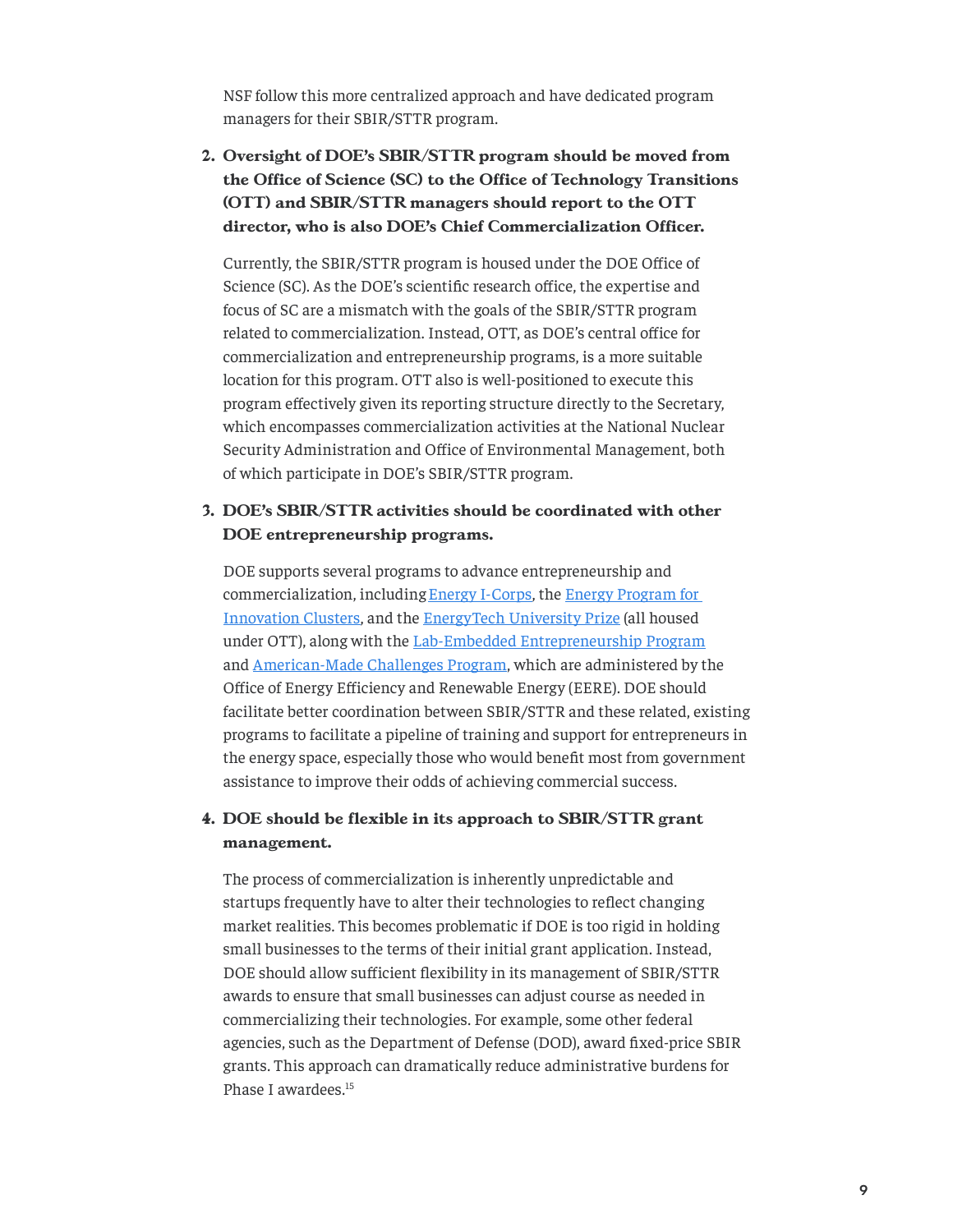<span id="page-9-1"></span>DOE should also revise its grant process to minimize the burden on startups and small businesses, especially for applicants and grantees who may need additional support to properly identify and document grant activities.[16](#page-20-0) The submission and documentation system DOE currently uses is outdated and opaque and it can be a struggle for many small startups to handle the massive documentation needed to successfully apply for and then comply with an SBIR/STTR grant. DOE needs to provide more guidance and services to awardees who do not have existing staff or structure to manage the administrative burdens that come with these grants. DOE should also adopt best practices from the NSF's SBIR/STTR Phase I Workshop for awardees to better communicate about grant management processes and expectations.<sup>[17](#page-20-0)</sup>

#### **5. DOE's SBIR/STTR program should be staffed with experts from the private sector.**

Experience with startups and commercialization is needed to best serve SBIR/STTR program customers. In hiring for its SBIR/STTR program, DOE should include entrepreneurs, investors, and startup founders, while also striving for greater diversity in program staff to reflect the diversity of the applicant pool that DOE wishes to attract. DOE could also bring in this expertise through fellowships programs. Many members of DOE's current SBIR/STTR staff have mostly technical rather than commercial backgrounds, which can make it difficult to effectively serve program customers who are in the private sector.

#### **6. DOE should consider hiring a detail from the NSF's SBIR/STTR program to help the Department implement SBIR/STTR reforms.**

The NSF's SBIR/STTR program is often upheld as an example of a particularly well-run small business innovation program.[18](#page-20-0) While not all aspects of the NSF model would necessarily be transferrable to other agencies, temporarily bringing in NSF staff to share best practices and lessons learned could be very helpful to DOE in implementing SBIR/STTR program reforms.

### <span id="page-9-0"></span>BOLSTER SUPPORT FOR U N D E R R E P R E S E N T E D A N D FIRST-TIME APPLICANTS

The percentage of DOE SBIR/STTR awards that goes to businesses owned by women or underrepresented groups is alarmingly low, given that increasing opportunities for these groups is an explicit goal of the program. In fact, from 2012 to 2020, there was no appreciable increase in the number of successful applications for DOE SBIR/STTR grants from businesses that are minority-owned, woman-owned, or from underrepresented states.<sup>[19](#page-20-0)</sup> In 2017, just 5.1% of awards went to firms owned by individuals from socioeconomically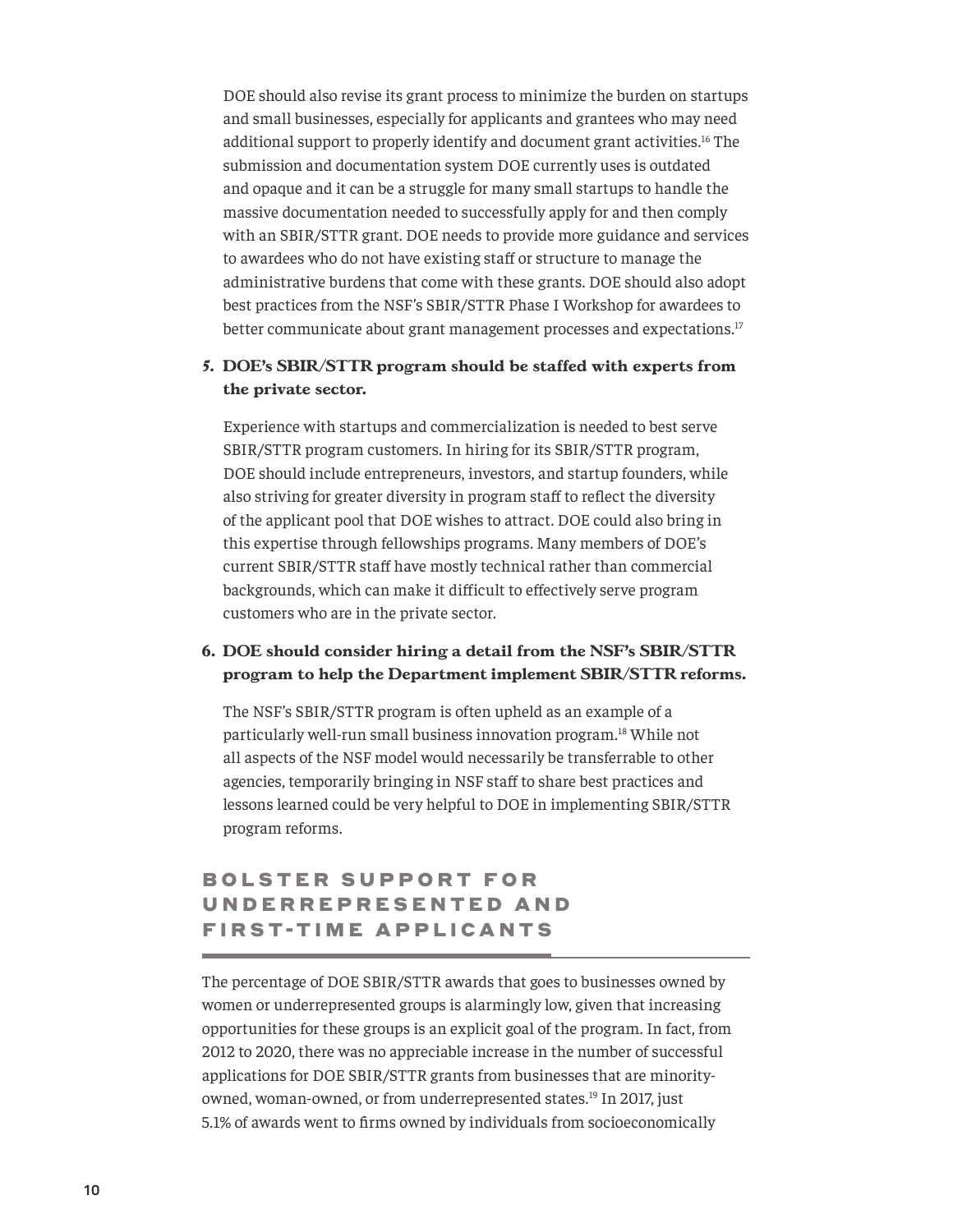<span id="page-10-0"></span>disadvantaged backgrounds and 10% of awards went to woman-owned firms.[20](#page-20-0) Further compounding barriers to participation, many DOE program offices limit applications and outreach to new applicants due to bandwidth constraints.[21](#page-20-0) This section outlines steps that DOE can take to attract more successful SBIR/STTR grant applications from woman-owned and minorityowned small businesses and better support first-time applicants.

#### **7. DOE should offer direct outreach and services to SBIR/STTR applicants from underrepresented groups and first-time SBIR/ STTR applicants.**

To address participation issues in DOE loan programs, the Energy Act of 2020 directed DOE's Loan Programs Office (LPO) to establish an Office of Outreach and Business Development that would be tasked with assisting the completion of loan applications, conducting conferences and online programs, and generally encouraging participation. DOE should consider establishing an office with similar goals and structure to better support applicants who wish to apply for SBIR/STTR funding, especially applicants who do not have prior experience applying for federal grants and who come from underrepresented backgrounds.<sup>22</sup> Such an office should be staffed by employees who have direct expertise and credentials related to diversity, equity, and inclusion.

The activities of such an office could include:

- Conducting strategic outreach, holding informational webinars, and providing examples of winning applications.
- Building out Phase 0 to focus more directly on funding applicants who come from underrepresented backgrounds.
- Developing a mentorship program or network of awardees where new or prospective applicants or Phase 0 applicants can meet with past DOE SBIR/STTR recipients to help in navigating application and award management processes.

DOE could also consider broadly sharing free video tutorials, similar to the tutorials that have been developed for Energy I-Corps, to guide potential applicants through the application and award management process as a form of asynchronous training.<sup>[23](#page-20-0)</sup> While some of these resources exist, they are currently difficult to find and distributed over several webpages online. DOE should also consider collaborating with the Office of Economic Impact and Diversity to develop strategies for better supporting applicants and successful awardees from underrepresented backgrounds.

Lastly, the SBIR/STTR program should adopt best practices from responses to EERE's request for information on improving equity in climate innovation, in addition to findings in DOE's Equity Action Plan, to make meaningful progress on encouraging participation by women and underrepresented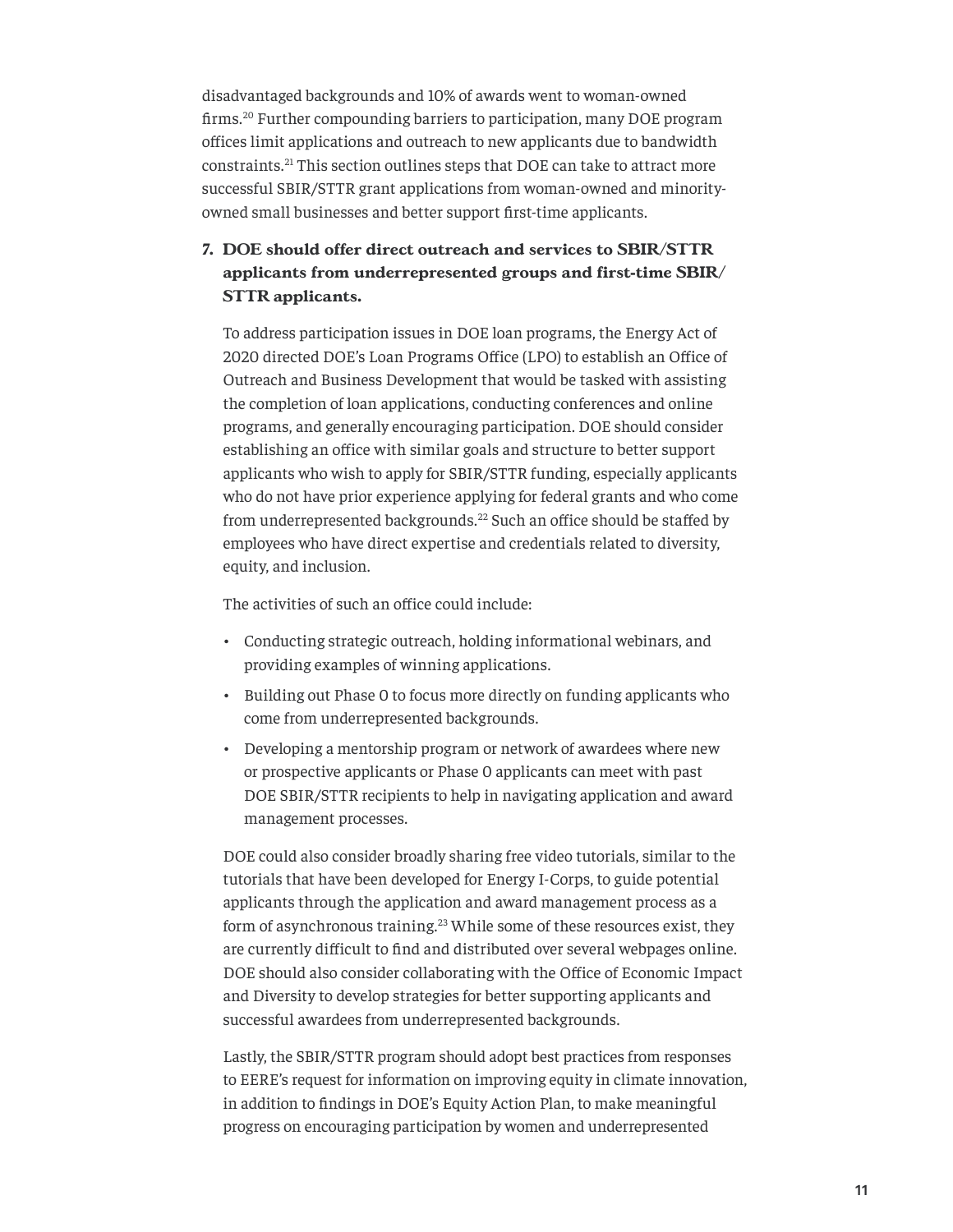<span id="page-11-0"></span>individuals in entrepreneurship and small business ownership.[24](#page-20-0), 25 The DOE Equity Action Plan takes a positive step by setting a goal of distributing a percentage of SBIR/STTR funds to women and minority-owned businesses roughly equal to that of these groups' representation in the overall small business population.[26](#page-21-0) While this is a promising first step, DOE should take this further and aim to actually increase the overall share of U.S. small businesses led by women and underrepresented individuals to reflect that of the overall share of the U.S. population, which would better fulfill the spirit of the SBIR/STTR program goals.

#### **8. DOE SBIR/STTR program managers should provide feedback to unsuccessful applicants.**

Unsuccessful applicants should receive feedback from program managers on why applications were not selected for funding. This will help less experienced applicants submit more competitive applications in the future and provide more transparency into the review and selection process. Applicants currently receive feedback from reviewers but do not receive feedback from program managers at DOE.

#### **9. DOE SBIR/STTR should focus on funding new companies.**

Many of DOE's SBIR/STTR grants go to companies that have won repeated awards and are less focused on commercializing new projects than they are on growing and sustaining company operations.[27](#page-21-0) A DOE-funded study found that firms that had previously received SBIR awards from DOE's Office of Energy Efficiency and Renewable Energy (EERE) were half as likely to acquire subsequent venture capital funding compared to firms that had received no prior SBIR funding.[28](#page-21-0) Like the NSF SBIR/STTR program, DOE should prioritize providing awards to new companies that have received limited prior SBIR/STTR funding. This would help ensure that the funds are used to commercialize new technologies rather than to subsidize the research functions of established companies.

Additionally, many potential applicants to DOE's SBIR/STTR program are uncertain whether they can qualify for funding if they are venture-backed. DOE should clarify eligibility for such companies and moreover, should encourage them to apply. DOE should also relax limits on the amount of venture capital funding applicants are allowed to have.<sup>[29](#page-21-0)</sup>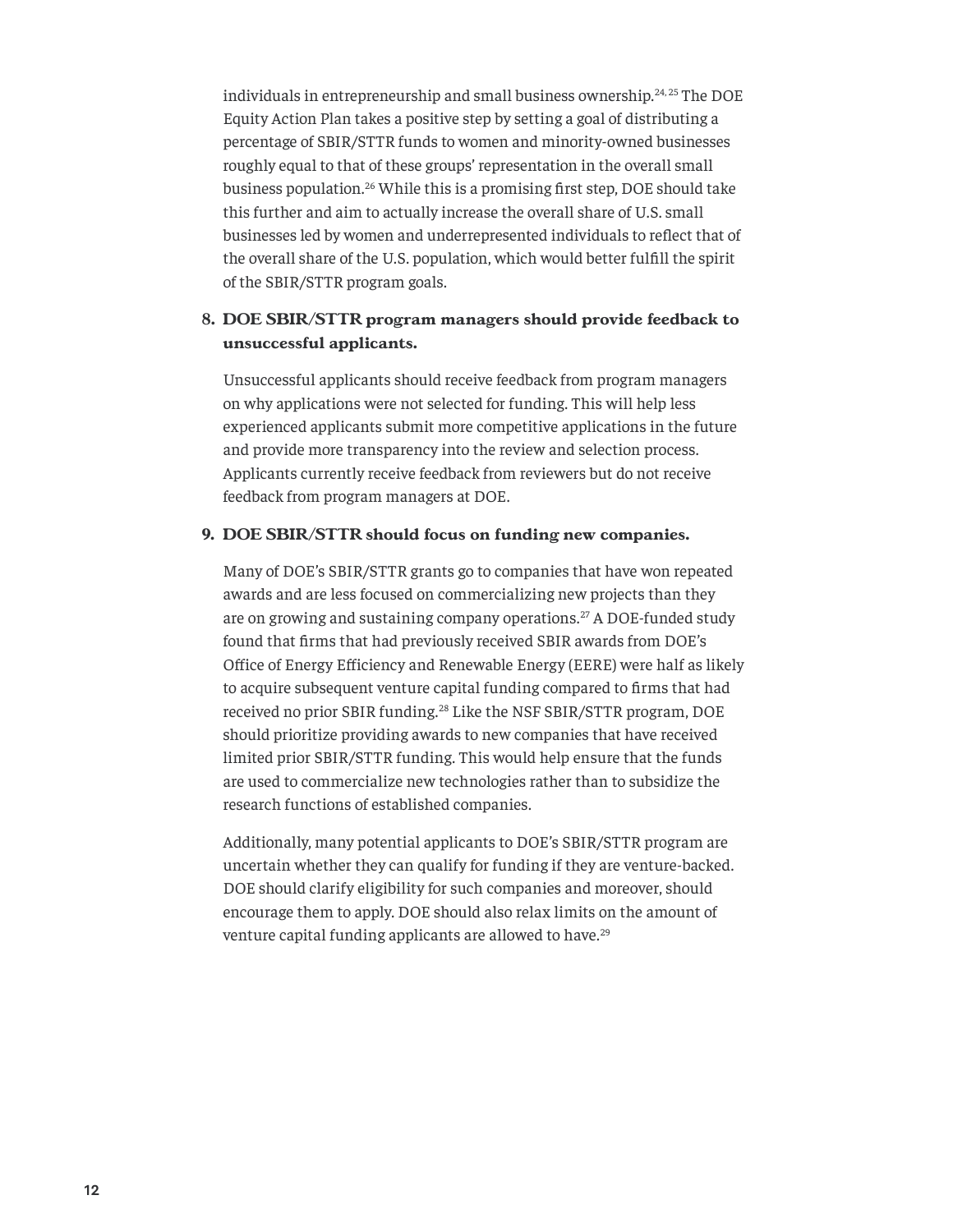#### <span id="page-12-1"></span><span id="page-12-0"></span>REFORM SBIR/STTR APPLICATION PROCESSES

DOE's current model for SBIR/STTR grantmaking is burdensome for startups, with processes, deadlines, and topic areas that are a direct mismatch with the flexibility needed to effectively support the fast-paced small business community. This section provides recommendations for reforming SBIR/STTR procedures to better meet small business needs.

#### **10. DOE should make the application process for SBIR/STTR grants less burdensome and friendlier to startups.**

In recent years, the NSF reformed its SBIR/STTR application process, in part by establishing a pre-application phase where applicants make a short project pitch, which mirrors how entrepreneurs communicate in the business world.[30](#page-21-0) DOE could consider adopting a similar approach to screen potential applicants, in addition to simplifying the process for applying for SBIR/STTR funds. While the letter-of-intent (LOI) approach DOE currently uses is intended to reduce barriers to applying, the LOI remains too focused on technical merit. Allowing entrepreneurs to make a shorter project pitch could be especially impactful in terms of encouraging applicants from underrepresented backgrounds.

#### **11. DOE should improve communication and accessibility in its SBIR/STTR materials.**

The current communication style in DOE's SBIR/STTR program is highly academic—thus, many program materials do not speak the language of entrepreneurs, startups, and small businesses. Potential applicants also complain about a program website that is difficult to navigate, confusing instructions in funding opportunity announcements (FOAs), and a lack of transparency around program impacts and successes.[31](#page-21-0) While information about application checklists, sample commercialization plans, and reporting requirements is available, these resources are distributed over multiple websites (one count included at least four separate websites related to the program) and buried in long paragraphs of superfluous information.[32](#page-21-0)

In contrast, the NSF's SBIR/STTR program is much more accessible with an easy-to-navigate website, clear instructions, and straightforward communication about successes through write-ups that highlight program impacts.[33](#page-21-0) DOE should revamp the content and communication style of its program materials to make them more accessible to the startups and small businesses that SBIR/STTR is meant to serve.

#### **12. DOE should reconsider SBIR/STTR application deadlines.**

DOE should consider allowing at least two cycles of applications each year for a given topic to allow unsuccessful applicants a second chance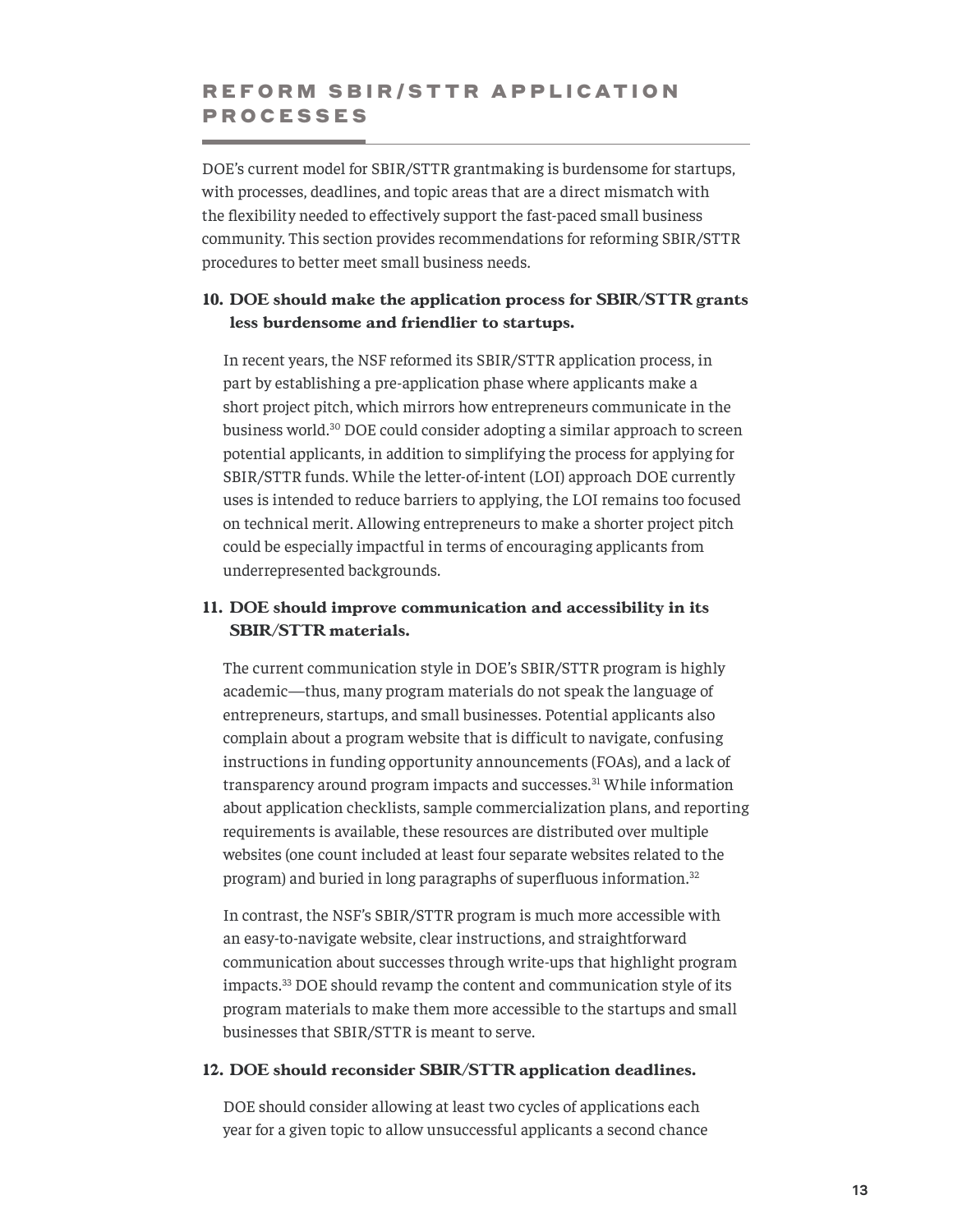<span id="page-13-1"></span>at competing for SBIR/STTR funds. This approach would align well with DOE's existing pattern of having two SBIR/STTR releases annually. DOE should also consider changing some current deadlines that fall after major U.S. holidays.[34](#page-21-0) Another option would be to adopt the NSF's approach of accepting and reviewing applications on a rolling basis. This would allow entrepreneurs to apply for funding when they are ready rather than waiting up to a year for SBIR/STTR deadlines to arrive.<sup>[35](#page-21-0)</sup>

#### **13. DOE should solicit SBIR/STTR applications under broad topic areas rather than limiting applications to narrowly defined topics that reflect highly specific federal R&D goals.**

Due to restrictions imposed by the congressional appropriations process, SBIR/STTR applications must be solicited through a series of subaccounts at the level of individual DOE program offices. Removing these restrictions would require congressional action (see recommendation 19), but DOE could still define the SBIR/STTR topics chosen under these subaccounts more broadly. This would avoid disqualifying entrepreneurs whose innovations might be highly relevant to DOE's mission but fall outside the defined scope of selected topics. The current approach reflects an outsized focus on meeting federal R&D goals.[36](#page-21-0)

As an example, the list of DOE [SBIR/STTR solicitations](https://science.osti.gov/sbir/Funding-Opportunities) for 2021 includes topics such as: "Correlate Log Data and or Host Sensor Data with Network Trace Data" (under the Advanced Scientific Computing Research subaccount within the Office of Science); Development of Damage-free and "Strainfree Processing and Mounting of Ultra-thin Diamond Crystal Plates" (under the Basic Energy Sciences subaccount within the Office of Science); and "Next-Generation Power Electronics based on Silicon Carbide and/or Planar Magnetics" (under the Solar Energy Technologies Office subaccount within the Office of Energy Efficiency and Renewable Energy). Each of these solicitations could be broadened in a way that still reflects the mission of the sponsoring program/subaccount and of the DOE office it is under. Some offices, such as the Vehicle Technologies Office within EERE and the Office of Fossil Energy and Carbon Management have solicited applications under topics that are appropriately broad but still relevant to office mission areas, such as "Electric Drive Vehicle Batteries" and "Conversion of CO<sub>2</sub> into Plastics."

### <span id="page-13-0"></span>ALIGN APPLICATION REVIEW AND SELECTION CRITERIA WITH ALL SBIR/STTR GOALS

DOE's current SBIR/STTR review criteria and selection processes weigh technical merit and relevance to federal R&D needs more heavily than other SBIR/STTR program goals. The recommendations in this section aim to ensure that DOE implements SBIR/STTR in a way that reflects all the program's goals.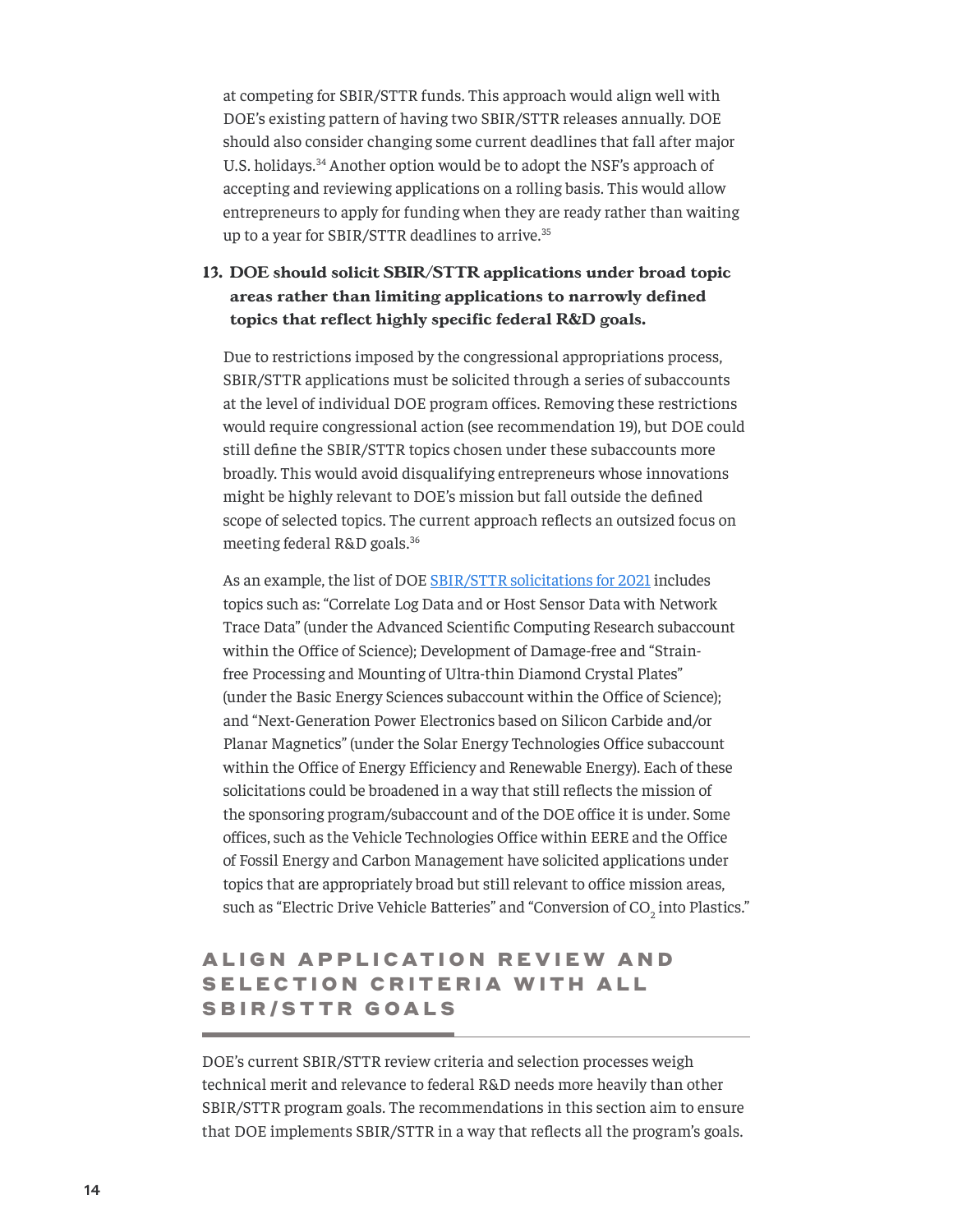#### <span id="page-14-0"></span>**14. Criteria for evaluating SBIR/STTR applications should be comprehensive in the sense that they reflect all the goals of the SBIR/STTR program.**

Currently, DOE program managers often judge SBIR/STTR applications primarily on the basis of their ability to advance federal R&D objectives, which is just one of five goals of the program.<sup>[37](#page-21-0)</sup> New merit review criteria should reflect all the stated goals of SBIR/STTR, including by assessing the commercialization potential of proposals and encouraging participation from underrepresented entrepreneurs.

#### **15. DOE program managers should solicit SBIR/STTR reviewers with a diversity of expertise.**

Merit reviewers for SBIR/STTR applications should reflect a diversity of subject matter expertise. In the past, DOE has primarily solicited reviewers from academia, which misses the opportunity to incorporate expertise from the private sector—currently, only 10% of SBIR/STTR reviewers have a private-sector background, with the remainder coming from academia and government.<sup>38, [39](#page-21-0)</sup> Reviewers with entrepreneurial and/or privatesector experience are particularly needed to evaluate the technology and commercialization plan components of SBIR/STTR applications, as well as reviewers with experience in diversity, equity, and inclusion who understand the particular challenges faced by entrepreneurs from underrepresented backgrounds. To develop a broad database of reviewers, DOE could consider creating a simple webpage where interested individuals can register their interest and share their background and expertise, similar to EERE's reviewer registration system.<sup>[40](#page-22-0)</sup>

#### **16. DOE should solicit SBIR/STTR reviewers with diverse demographic characteristics and should compensate them for their time.**

Given that a goal of the SBIR/STTR program is to encourage participation by underrepresented entrepreneurs, DOE should solicit reviewers who reflect the applicant pool DOE wishes to serve. $41$  Further, since highly qualified reviewers will tend to be people who already have many demands on their time, DOE should pay them for their services to the program—currently some DOE offices follow this practice, but not all.<sup>42</sup>

To recruit reviewers from diverse backgrounds, DOE should also consider targeted outreach to Historically Black Colleges and Universities and other Minority-Serving Institutions, as well as professional societies associated with underrepresented groups in industry and venture capital. This can help bring more individuals into DOE's network who do not normally engage with the agency and help these individuals understand what is involved in successfully receiving an SBIR/STTR award, laying the groundwork for them to potentially apply for an award in the future.<sup>43</sup>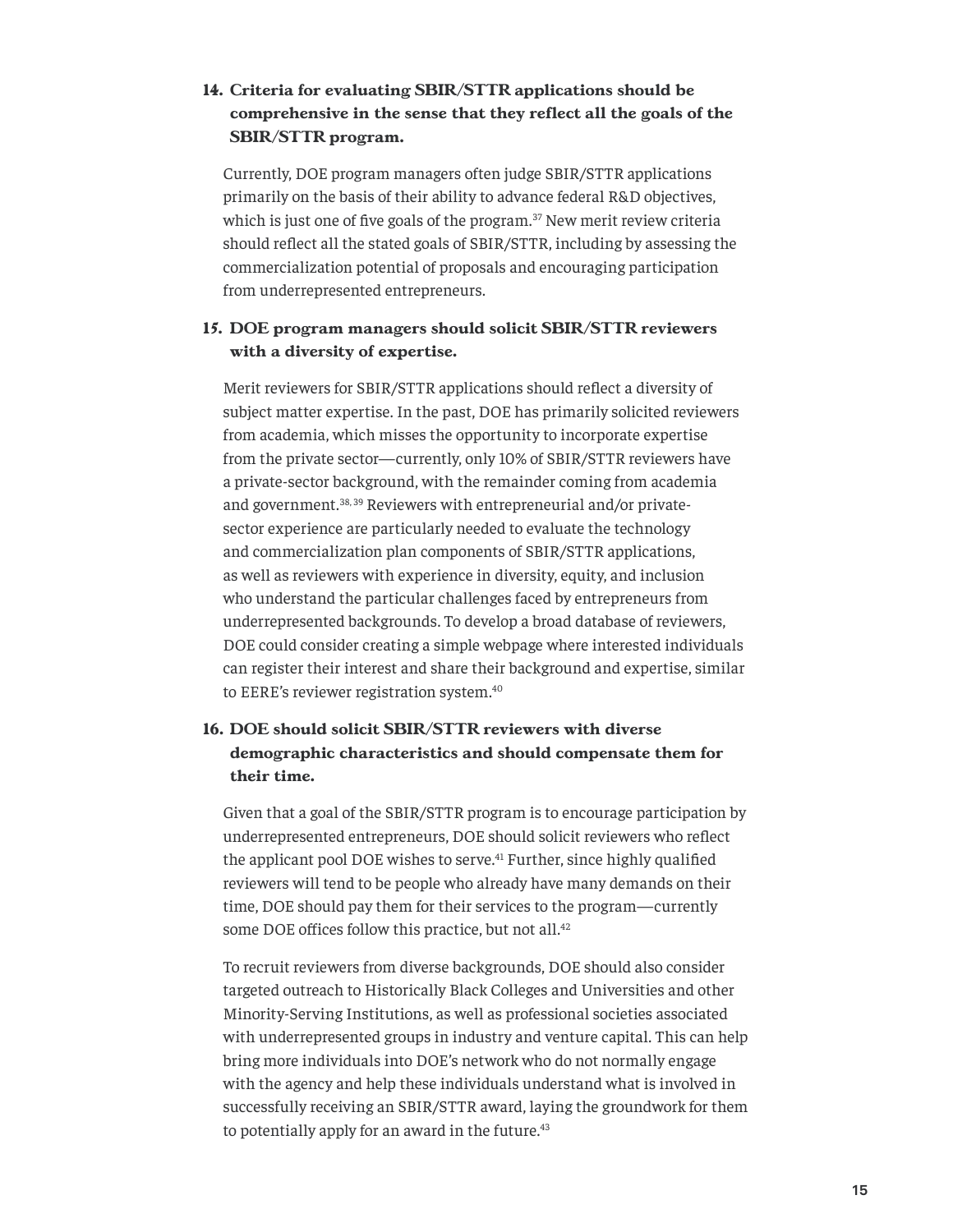### <span id="page-15-1"></span><span id="page-15-0"></span>D E V E L O P R O B U S T M E T R I C S OF SUCCESS AND REPORT RESULTS PUBLICLY

Currently, the metrics reported by the SBIR/STTR program focus on the efficiency with which awards are selected and whether agency spending requirements are being met. Metrics related to achieving other program goals, particularly with respect to commercialization, are underreported.<sup>[44](#page-22-0)</sup> This section presents recommendations to improve metrics and reporting.

#### **17. DOE should publicly report data on the diversity of SBIR/STTR grant applicants and recipients.**

This data should be reported on an annual basis for all categories of applicants and recipients, showing long-term trends relating to the diversity of the applicants who apply for and receive awards in the categories recognized by the U.S. Small Business Administration, at a minimum. In line with the broader requirements of [Executive Order 13985](https://www.whitehouse.gov/briefing-room/presidential-actions/2021/01/20/executive-order-advancing-racial-equity-and-support-for-underserved-communities-through-the-federal-government/), DOE should also provide data on metrics relating to gender, race, and other relevant criteria. Moreover, developing and reporting information at the intersection of multiple criteria (e.g. criteria that reflects multiple categories simultaneously such as Black women, AAPI men, etc.) will allow for a more accurate and nuanced understanding of the demographics of SBIR/STTR applicants and recipients.[45](#page-22-0)

#### **18. DOE should develop and publicly report SBIR/STTR metrics related to technology commercialization.**

One of the stated goals of the SBIR/STTR program is to foster successful private-sector commercialization of innovations derived from federal R&D investments. However, DOE does not collect or report any metrics related to commercialization at present. DOE should develop relevant metrics to measure commercialization outcomes and publicly publish this data on an annual basis to demonstrate the impact of its SBIR/STTR program on commercialization. Examples of the kinds of metrics DOE could use to track and report commercialization outcomes could include follow-on funding from the private sector, number of companies formed, and employment growth. Metrics can be flexible and tailored for individual awardees, and they can take different forms depending on the stage of development and size of the company, as well as the end-goal of the award the company receives. Metrics and criteria for success should be decided on a case-by-case basis.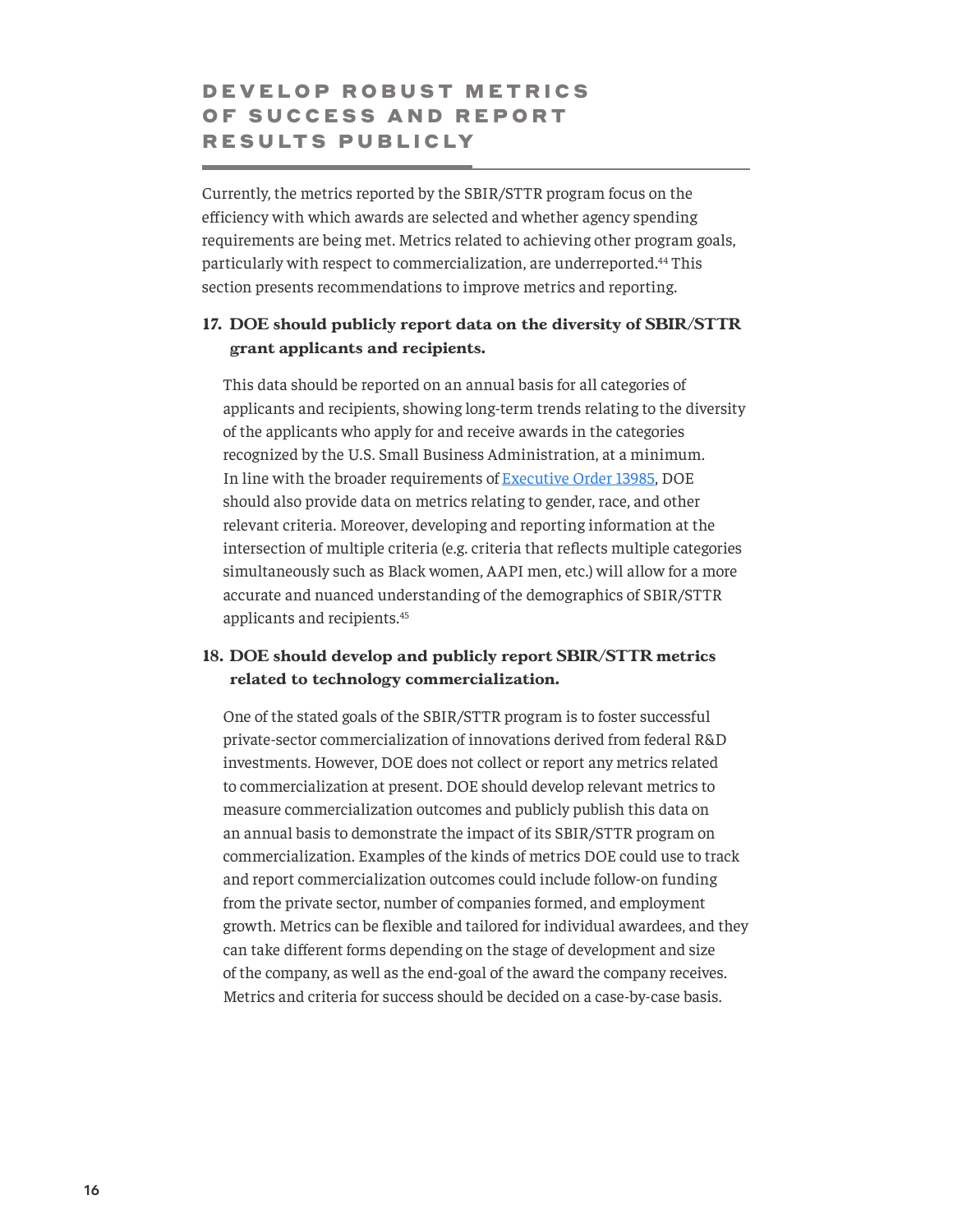## <span id="page-16-1"></span><span id="page-16-0"></span>**Part III: Reform Recommendations that Require Legislative Changes**

As SBIR approaches its 40th anniversary, Congress has an opportunity to revitalize this historically excellent program in a way that reflects the presentday needs and realities of the small business community and further improves program performance. In addition to the legislative recommendations in this section, Congress can also ensure success of this program through stricter oversight of the reform recommendations in Part II of this report. This section discusses reform recommendations that would require legislative changes to the SBIR and STTR programs.

#### **19. Congress should authorize DOE to solicit SBIR/STTR applications under broad topic areas.**

Due to restrictions in the DOE appropriations process, SBIR/STTR applications must currently be solicited through subaccounts within the budget of individual DOE offices.<sup>46</sup> This not only results in overly restrictive topic areas for SBIR/STTR applications, it also has practical drawbacks for program implementation. For example, due to the small minimum required percentage of STTR annual allocations (0.45%), some DOE subaccounts must wait multiple years to accumulate enough money to fund a single STTR award. Congress should allow SBIR/STTR awards to be issued at the program office level (e.g., Office of Science, Office of Energy Efficiency and Renewable Energy, etc.) rather than at subaccount level (e.g., Basic Energy Sciences, Solar Energy Technologies Office, Vehicle Technology Office, etc.) to allow DOE more flexibility in choosing topic areas and increase participation in the SBIR/STTR program. This reform recommendation is not addressed in current legislative proposals. Proposed legislative language to address this reform is provided in Reference [47](#page-22-0).47

#### **20. Congress should remove the requirement that SBIR/STTRfunded commercialization assistance be obtained only through external vendors.**

Existing statute allows a small percentage of SBIR/STTR funds to be used for commercialization assistance. However, any assistance of this type must be delivered by an external vendor if it is supported by SBIR/STTR funds. Allowing companies to use SBIR/STTR funds for in-house commercialization activities would enable them to develop internal capacity related to marketing and business development that will be essential for their long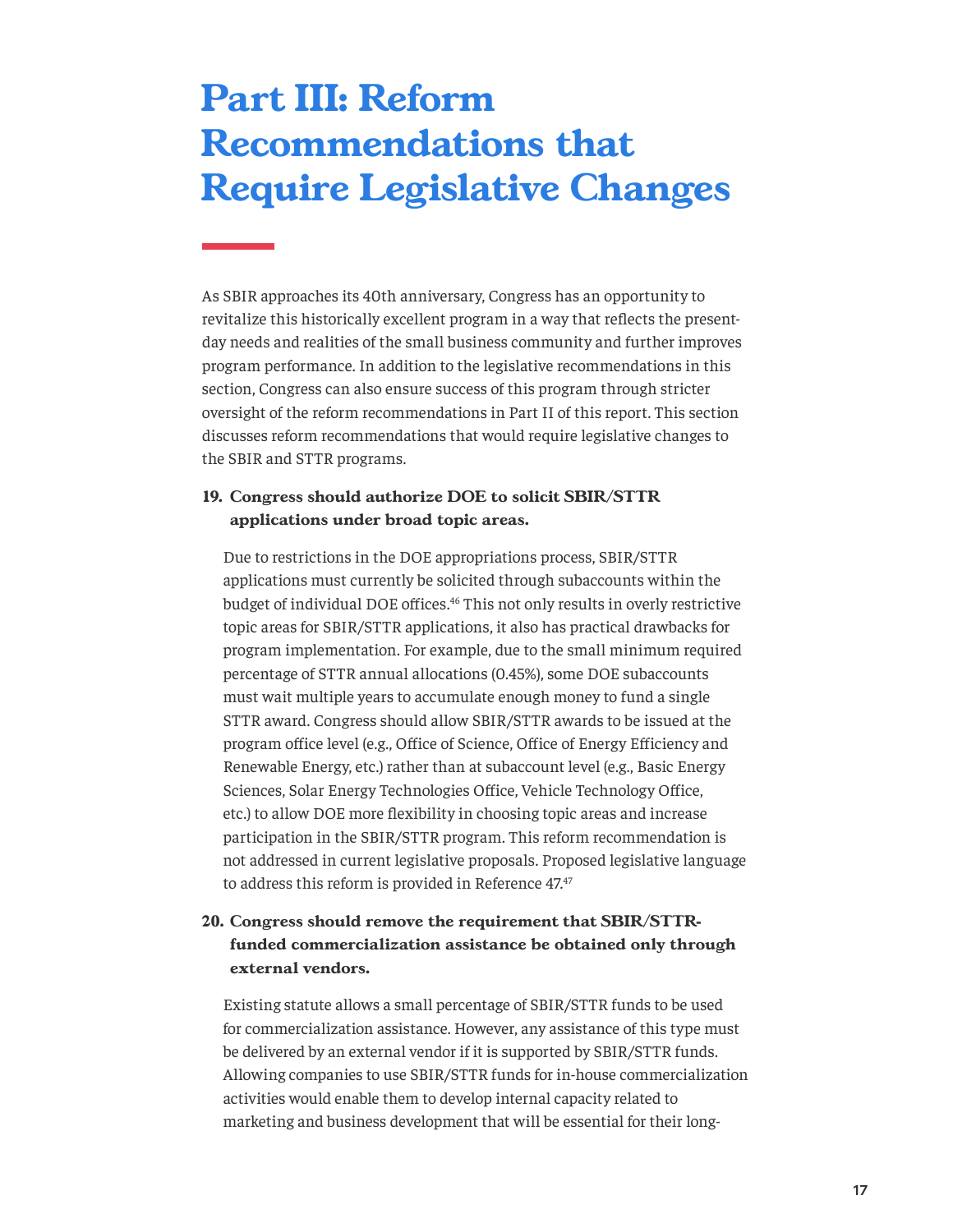term success. Congress should also increase the amount of funding that can be used for commercialization assistance. This recommendation is included in recently proposed, bipartisan legislation: [S.3109/H.R.652 the Research](https://www.congress.gov/bill/117th-congress/senate-bill/3109)  [Advancing to Market Production for Innovators Act](https://www.congress.gov/bill/117th-congress/senate-bill/3109).

#### **21. Congress should remove the restriction that limits SBIR/STTR Phase II award eligibility to previous Phase I award winners.**

Small businesses should be able to apply directly for a Phase II award if they already meet Phase I standards. Restricting Phase II applications to prior Phase I awardees unnecessarily limits eligible small businesses. This change has already been implemented at other agencies, including the Department of Defense, the Department of Education, and the National Institutes for Health, and should be extended to DOE. This reform recommendation is included in recently proposed, bipartisan legislation: [H.R. 4033 the Small Business Innovation Research and Small Business](https://www.congress.gov/bill/117th-congress/house-bill/4033)  [Technology Transfer Improvements Act of 2021](https://www.congress.gov/bill/117th-congress/house-bill/4033).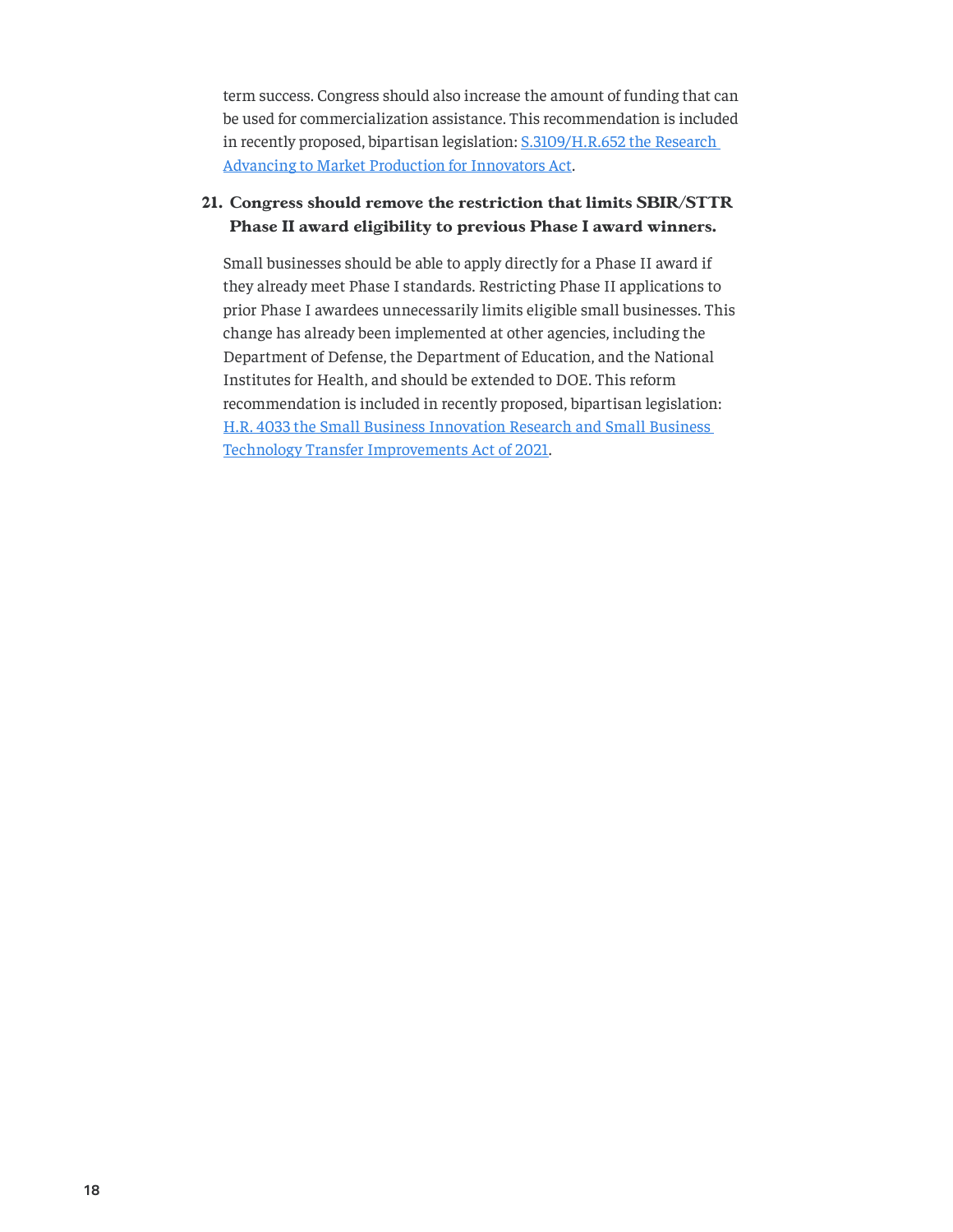## <span id="page-18-0"></span>**Conclusion**

Energy is at the heart of some of the most difficult and consequential challenges America confronts this century—from mitigating climate change to promoting continued prosperity, improved national security, economic competitiveness, and technological leadership in the 21st century. These challenges cannot be met without harnessing the entrepreneurial spirit and innovative capacities of America's small businesses and small-business owners. For 40 years, SBIR, and later STTR, have provided a unique tool for engaging the substantial resources of the federal government in helping small businesses bring cutting-edge inventions to market that they otherwise may not have the resources to advance. As the leading federal agency on energy R&D and energy technology development, DOE has an enormous opportunity—through improved implementation of SBIR and STTR—to cultivate a more capable and diverse community of small business energy entrepreneurs and thereby help ensure that clean, secure, and affordable energy solutions are ready when our nation, and the world, needs them.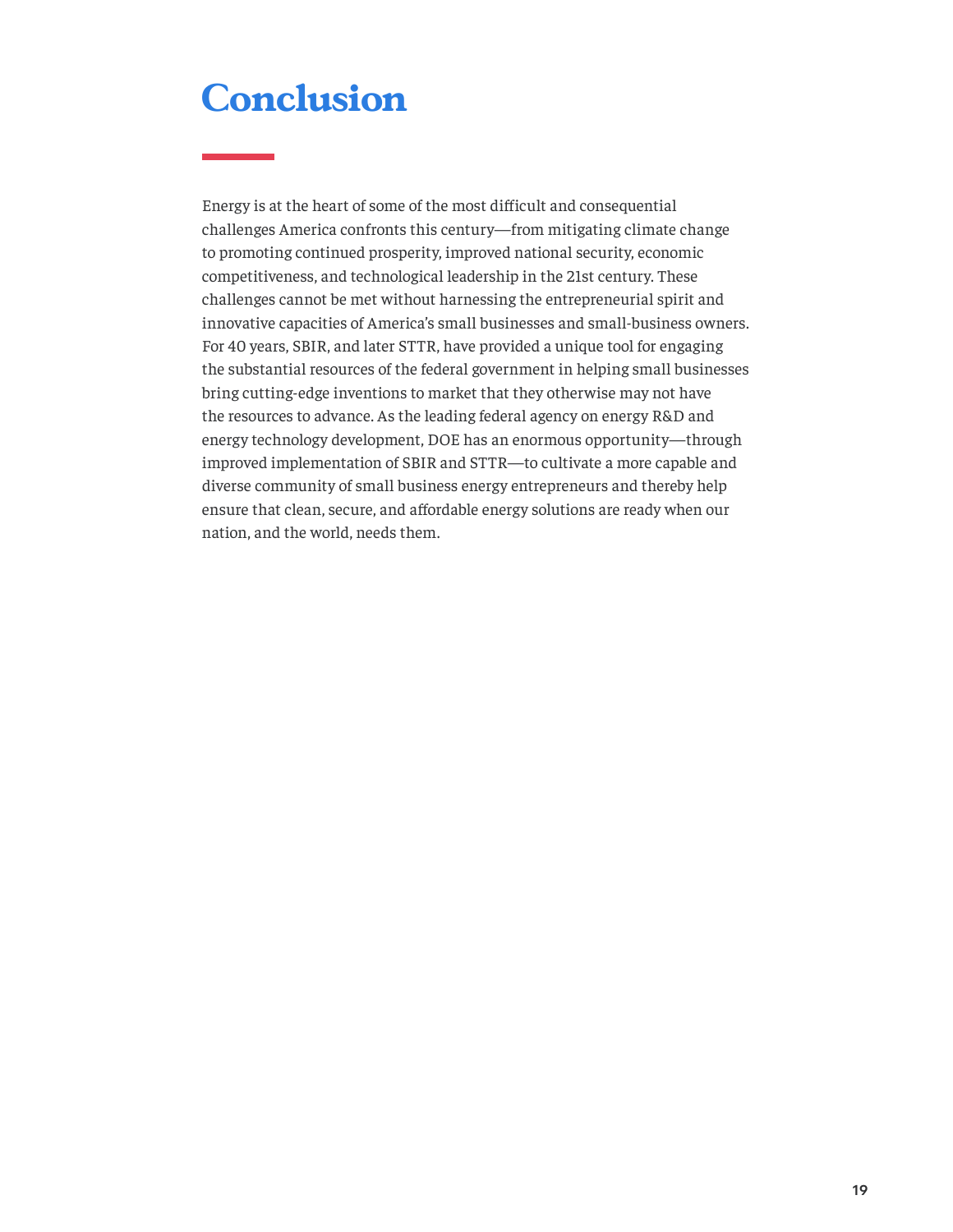## <span id="page-19-1"></span><span id="page-19-0"></span>**References and Notes**

- [1](#page-3-1) More information about SBIR and STTR is available at: [https://www.sbir.gov/tutorials/](https://www.sbir.gov/tutorials/program-basics/tutorial-5) [program-basics/tutorial-5#](https://www.sbir.gov/tutorials/program-basics/tutorial-5). A 2021 BPC report also provides an overview of both programs, available at: [https://bipartisanpolicy.org/report/turbocharging-small](https://bipartisanpolicy.org/report/turbocharging-small-business/)[business/](https://bipartisanpolicy.org/report/turbocharging-small-business/).
- [2](#page-4-2) Bipartisan Policy Center, *Turbocharging Small Business Innovation*, pg. 5, March 2021. Available at: <https://bipartisanpolicy.org/report/turbocharging-small-business/>.
- [3](#page-4-2) Small Business Administration, *SBIR STTR: America's Seed Fund: Mission*. Available at: <https://www.SBIR.gov/about>.
- [4](#page-4-2) Socially disadvantaged persons are defined as, "those who have been subjected to racial or ethnic prejudice or cultural bias within American society because of their identities as members of groups and without regard to their individual qualities. The social disadvantage must stem from circumstances beyond their control" (see 13 CFR [124.103](https://www.ecfr.gov/current/title-13/chapter-I/part-124/subpart-A/subject-group-ECFR4ef1291a4a984ab/section-124.103)). Economically disadvantaged persons are defined as, "socially disadvantaged individuals whose ability to compete in the free enterprise system has been impaired due to diminished capital and credit opportunities as compared to others in the same or similar line of business who are not socially disadvantaged" (see [13 CFR 124.104](https://www.ecfr.gov/current/title-13/chapter-I/part-124/subpart-A/subject-group-ECFR4ef1291a4a984ab/section-124.104)).
- [5](#page-4-2) Qualifying agencies are required to spend a minimum of 3.2% of their R&D budget on SBIR and 0.45% of their R&D budget on STTR, respectively. See National Academies of Science, Engineering, and Medicine, *Review of the Small Business Innovation Research and Small Business Technology Transfer Programs at the Department of Energy*, pg. 24, April 2020. Available at: [https://www.nationalacademies.org/our-work/review-of-the-small](https://www.nationalacademies.org/our-work/review-of-the-small-business-innovation-research-and-small-business-technology-transfer-programs-at-the-department-of-energy)[business-innovation-research-and-small-business-technology-transfer-programs-at](https://www.nationalacademies.org/our-work/review-of-the-small-business-innovation-research-and-small-business-technology-transfer-programs-at-the-department-of-energy)[the-department-of-energy](https://www.nationalacademies.org/our-work/review-of-the-small-business-innovation-research-and-small-business-technology-transfer-programs-at-the-department-of-energy).
- [6](#page-4-2) Congressional Research Service, *Federal Research and Development (R&D) Funding: FY2022*, Table 10, January 2022. Available at: [https://crsreports.congress.gov/product/](https://crsreports.congress.gov/product/pdf/R/R46869) [pdf/R/R46869](https://crsreports.congress.gov/product/pdf/R/R46869)
- [7](#page-5-2) Adapted from Information Technology & Innovation Foundation, *Becoming America's Seed Fund: Why NSF's SBIR Program Should Be a Model for the Rest of Government*, September 2019. Available at:<https://itif.org/sites/default/files/2019-nsf-sbir-program.pdf>
- [8](#page-5-2) Dawnbreaker, *DOE Phase 0 SBIR/STTR Assistance Program*. Available at: https://[doephase0.dawnbreaker.com/](https://doephase0.dawnbreaker.com/).
- [9](#page-5-2) Government Accountability Office, *Small Business Research Programs: Agencies Should Further Improve Award Timelines*, October 2021. Available at: [https://www.gao.gov/](https://www.gao.gov/assets/gao-22-104677.pdf) [assets/gao-22-104677.pdf](https://www.gao.gov/assets/gao-22-104677.pdf).
- [10](#page-5-2) National Academies of Science, Engineering, and Medicine, *Review of the Small Business Innovation Research and Small Business Technology Transfer Programs at the Department of Energy*, pg. 11-12, April 2020. Available at: [https://www.nationalacademies.org/](https://www.nationalacademies.org/our-work/review-of-the-small-business-innovation-research-and-small-business-technology-transfer-programs-at-the-department-of-energy) [our-work/review-of-the-small-business-innovation-research-and-small-business](https://www.nationalacademies.org/our-work/review-of-the-small-business-innovation-research-and-small-business-technology-transfer-programs-at-the-department-of-energy)[technology-transfer-programs-at-the-department-of-energy.](https://www.nationalacademies.org/our-work/review-of-the-small-business-innovation-research-and-small-business-technology-transfer-programs-at-the-department-of-energy)
- [11](#page-5-2) Ibid.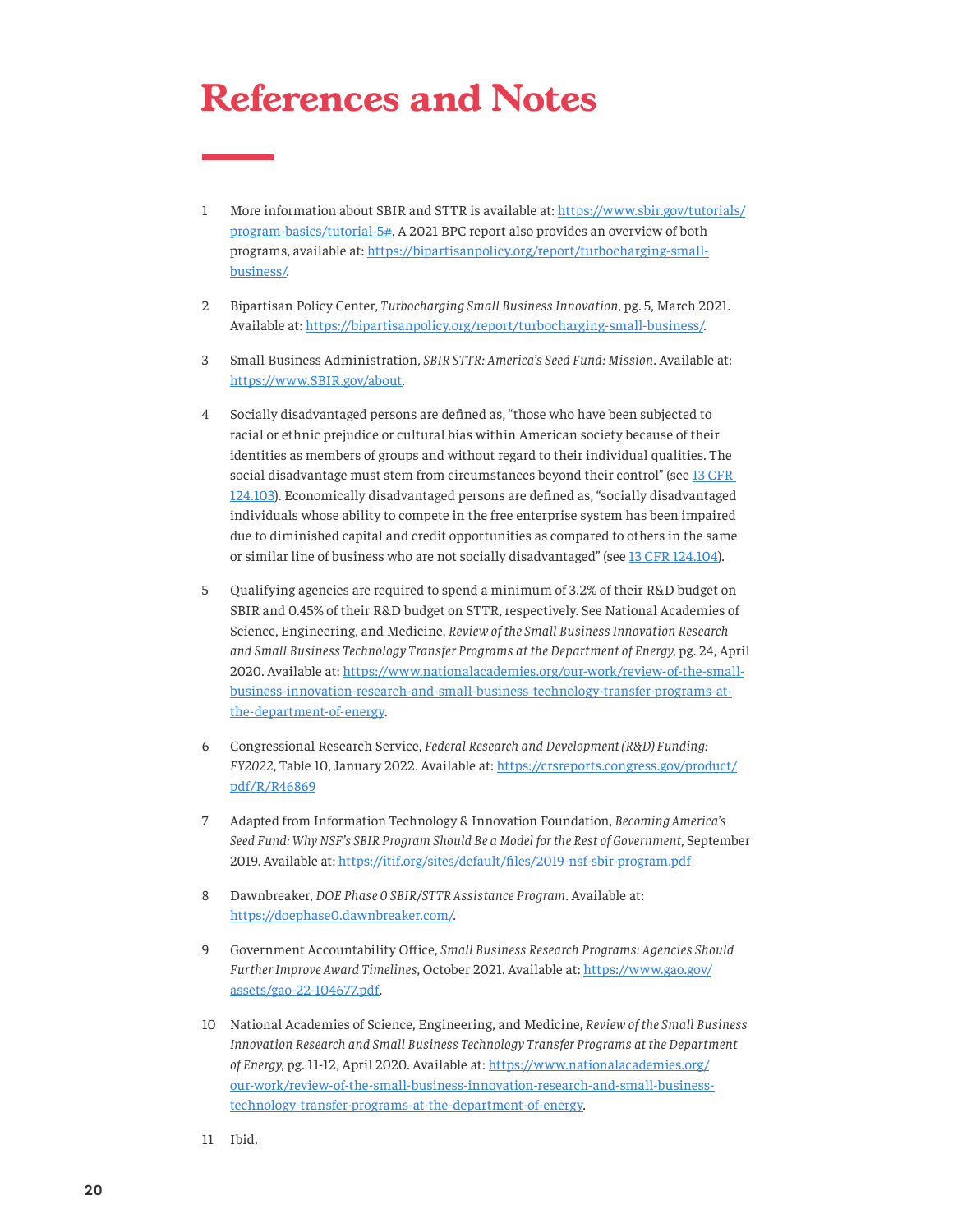- <span id="page-20-0"></span>[12](#page-7-2) National Academies of Science, Engineering, and Medicine, *Review of the Small Business Innovation Research and Small Business Technology Transfer Programs at the Department of Energy*, pg. 64, April 2020. Available at: [https://www.nationalacademies.org/our-work/](https://www.nationalacademies.org/our-work/review-of-the-small-business-innovation-research-and-small-business-technology-transfer-programs-at-the-department-of-energy) [review-of-the-small-business-innovation-research-and-small-business-technology](https://www.nationalacademies.org/our-work/review-of-the-small-business-innovation-research-and-small-business-technology-transfer-programs-at-the-department-of-energy)[transfer-programs-at-the-department-of-energy.](https://www.nationalacademies.org/our-work/review-of-the-small-business-innovation-research-and-small-business-technology-transfer-programs-at-the-department-of-energy)
- [13](#page-7-2) Ibid., pg. 55.
- [14](#page-7-2) Ibid., pg. 66.
- [15](#page-8-0) SBIR/STTR *Tutorial on Accounting and Finance: What are the requirements of an approved accounting system?*. Available at: [https://www.sbir.gov/tutorials/accounting-finance/](https://www.sbir.gov/tutorials/accounting-finance/tutorial-2) [tutorial-2](https://www.sbir.gov/tutorials/accounting-finance/tutorial-2).
- [16](#page-9-1) Bipartisan Policy Center, *Turbocharging Small Business Innovation*, pg. 19, March 2021. Available at: <https://bipartisanpolicy.org/report/turbocharging-small-business/>.
- [17](#page-9-1) NSF, *SBIR/STTR Phase I Workshop*. Available at: [https://seedfund.nsf.gov/resources/](https://seedfund.nsf.gov/resources/awardees/phase-1/) [awardees/phase-1/#](https://seedfund.nsf.gov/resources/awardees/phase-1/).
- [18](#page-9-1) Information Technology & Innovation Foundation, *Becoming America's Seed Fund: Why NSF's SBIR Program Should Be a Model for the Rest of Government*, September 2019. Available at: <https://itif.org/sites/default/files/2019-nsf-sbir-program.pdf>
- [19](#page-9-1) National Academies of Science, Engineering, and Medicine, *Review of the Small Business Innovation Research and Small Business Technology Transfer Programs at the Department of Energy*, pg. 99, April 2020. Available at: [https://www.nationalacademies.org/our-work/](https://www.nationalacademies.org/our-work/review-of-the-small-business-innovation-research-and-small-business-technology-transfer-programs-at-the-department-of-energy) [review-of-the-small-business-innovation-research-and-small-business-technology](https://www.nationalacademies.org/our-work/review-of-the-small-business-innovation-research-and-small-business-technology-transfer-programs-at-the-department-of-energy)[transfer-programs-at-the-department-of-energy.](https://www.nationalacademies.org/our-work/review-of-the-small-business-innovation-research-and-small-business-technology-transfer-programs-at-the-department-of-energy)
- [20](#page-10-0) Ibid., pg. 71.
- [21](#page-10-0) Ibid., pg. 59.
- [22](#page-10-0) Bipartisan Policy Center, *Turbocharging Small Business Innovation*, pg. 19, March 2021. Available at: <https://bipartisanpolicy.org/report/turbocharging-small-business/>.
- [23](#page-10-0) National Renewable Energy Laboratory, *Energy I-Corps' Condensed Online Training Course about Value Propositions*. Available at: [https://www.youtube.com/](https://www.youtube.com/watch?v=8mn9MMekZcY&ab_channel=NRELLearning) [watch?v=8mn9MMekZcY&ab\\_channel=NRELLearning](https://www.youtube.com/watch?v=8mn9MMekZcY&ab_channel=NRELLearning).
- [24](#page-11-0) DOE Office of Energy Efficiency and Renewable Energy, *Summary Report of Responses to a Request for Information on Inclusive Innovation and Entrepreneurship in Climate Technology*, January 2022. Available at: [https://www.energy.gov/sites/default/](https://www.energy.gov/sites/default/files/2022-02/summary-report-rfi-inclusive-innovation-entrepreneurship-climate-technology-81767.pdf) [files/2022-02/summary-report-rfi-inclusive-innovation-entrepreneurship-climate](https://www.energy.gov/sites/default/files/2022-02/summary-report-rfi-inclusive-innovation-entrepreneurship-climate-technology-81767.pdf)[technology-81767.pdf](https://www.energy.gov/sites/default/files/2022-02/summary-report-rfi-inclusive-innovation-entrepreneurship-climate-technology-81767.pdf).
- [25](#page-11-0) Department of Energy, *U.S. Department of Energy's Equity Action Plan*, April 2022. Available at: [https://www.energy.gov/sites/default/files/2022-04/DOE%20Equity%20](https://www.energy.gov/sites/default/files/2022-04/DOE%20Equity%20Action%20Plan_Letterhead.pdf) [Action%20Plan\\_Letterhead.pdf](https://www.energy.gov/sites/default/files/2022-04/DOE%20Equity%20Action%20Plan_Letterhead.pdf).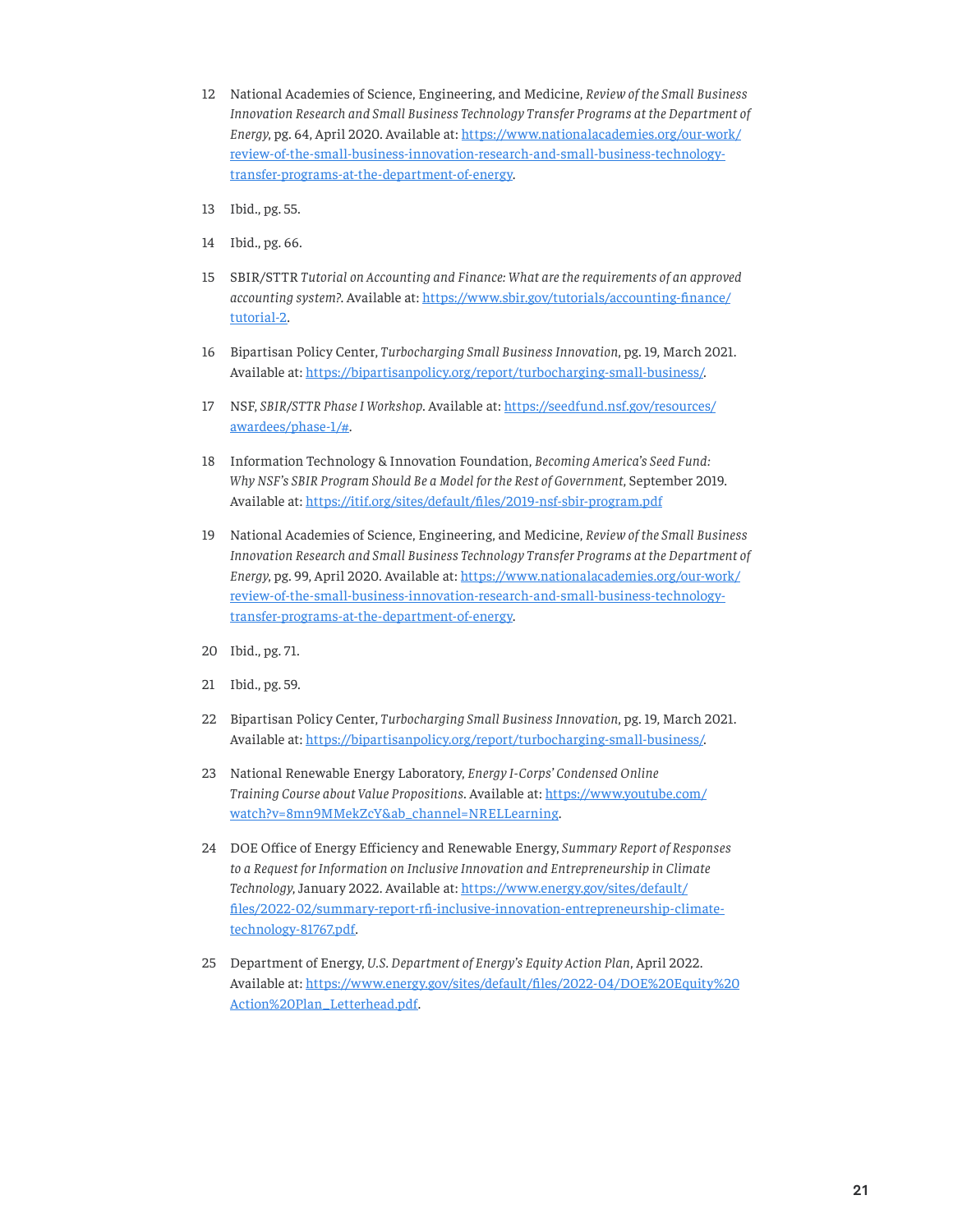- <span id="page-21-0"></span>[26](#page-11-0) Ibid., pg. 11. *"Women- and minority-owned Small Business Innovation Research (SBIR) and Small Business Technology Transfer (STTR) award recipients appear to be underrepresented when compared to the overall population of women- and minority-owned small businesses in the broader market. For example, women- and minority-owned small businesses make up between 10-11% of SBIR/STTR grant recipients, compared to 15-18% women- or minorityowned businesses in the overall small business population. DOE will endeavor to distribute 15% of SBIR/STTR Phase 1 awards to women, and 15% to minority-owned businesses by FY25."*
- [27](#page-11-0) Bipartisan Policy Center, *Turbocharging Small Business Innovation*, pg. 17, March 2021. Available at: <https://bipartisanpolicy.org/report/turbocharging-small-business/>.
- [28](#page-11-0) S. Howell, *Analysis of the U.S. Department of Energy's Energy Efficiency & Renewable Energy and Fossil Energy SBIR Programs*, February 2019. Available at: [https://www.energy.gov/](https://www.energy.gov/eere/articles/benefits-eere-small-business-innovation-grants-confirmed-new-study) [eere/articles/benefits-eere-small-business-innovation-grants-confirmed-new-study](https://www.energy.gov/eere/articles/benefits-eere-small-business-innovation-grants-confirmed-new-study).
- [29](#page-11-0) Bipartisan Policy Center, *Turbocharging Small Business Innovation*, pg. 20, March 2021. Available at: <https://bipartisanpolicy.org/report/turbocharging-small-business/>.
- [30](#page-12-1) National Science Foundation, *America's Seed Fund: Project Pitch*. Available at: https://[seedfund.nsf.gov/apply/project-pitch/](https://seedfund.nsf.gov/apply/project-pitch/).
- [31](#page-12-1) Department of Energy, Office of Science, *Small Business Innovation Research (SBIR) and Small Business Technology Transfer (STTR)*. Available at: [https://science.osti.gov/sbir.](https://science.osti.gov/sbir)
- [32](#page-12-1) Websites related to DOE SBIR/STTR include
	- DOE SBIR/STTR Phase I Proposal Prep: <https://science.osti.gov/SBIRLearning>,
	- DOE Phase 0 SBIR/STTR Assistance Program:<https://doephase0.dawnbreaker.com/>
	- DOE Office of Science SBIR/STTR website: <https://science.osti.gov/sbir>
	- DOE SBIR/STTR website: [https://www.energy.gov/science/sbir/small-business](https://www.energy.gov/science/sbir/small-business-innovation-research-and-small-business-technology-transfer)[innovation-research-and-small-business-technology-transfer](https://www.energy.gov/science/sbir/small-business-innovation-research-and-small-business-technology-transfer)
- [33](#page-12-1) National Science Foundation, *America's Seed Fund*. Available at: [https://seedfund.nsf.gov/.](https://seedfund.nsf.gov/)
- [34](#page-13-1) See deadlines for DOE SBIR/STTR Phase I Release 2, available at: [https://science.osti.](https://science.osti.gov/sbir/Funding-Opportunities/FY-2022) [gov/sbir/Funding-Opportunities/FY-2022](https://science.osti.gov/sbir/Funding-Opportunities/FY-2022).
- [35](#page-13-1) National Science Foundation, *America's Seed Fund: Full Proposal*. Available at: [https://seedfund.nsf.gov/apply/full-proposal/.](https://seedfund.nsf.gov/apply/full-proposal/)
- [36](#page-13-1) National Academies of Science, Engineering, and Medicine, *Review of the Small Business Innovation Research and Small Business Technology Transfer Programs at the Department of Energy*, pg. 64, April 2020. Available at: [https://www.nationalacademies.org/our-work/](https://www.nationalacademies.org/our-work/review-of-the-small-business-innovation-research-and-small-business-technology-transfer-programs-at-the-department-of-energy) [review-of-the-small-business-innovation-research-and-small-business-technology](https://www.nationalacademies.org/our-work/review-of-the-small-business-innovation-research-and-small-business-technology-transfer-programs-at-the-department-of-energy)[transfer-programs-at-the-department-of-energy.](https://www.nationalacademies.org/our-work/review-of-the-small-business-innovation-research-and-small-business-technology-transfer-programs-at-the-department-of-energy)
- [37](#page-14-0) Bipartisan Policy Center, *Turbocharging Small Business Innovation*, pg. 15, March 2021. Available at: <https://bipartisanpolicy.org/report/turbocharging-small-business/>.
- [38](#page-14-0) Ibid.
- [39](#page-14-0) National Academies of Science, Engineering, and Medicine, *Review of the Small Business Innovation Research and Small Business Technology Transfer Programs at the Department of Energy*, pg. 60, April 2020. Available at: [https://www.nationalacademies.org/our-work/](https://www.nationalacademies.org/our-work/review-of-the-small-business-innovation-research-and-small-business-technology-transfer-programs-at-the-department-of-energy) [review-of-the-small-business-innovation-research-and-small-business-technology](https://www.nationalacademies.org/our-work/review-of-the-small-business-innovation-research-and-small-business-technology-transfer-programs-at-the-department-of-energy)[transfer-programs-at-the-department-of-energy.](https://www.nationalacademies.org/our-work/review-of-the-small-business-innovation-research-and-small-business-technology-transfer-programs-at-the-department-of-energy)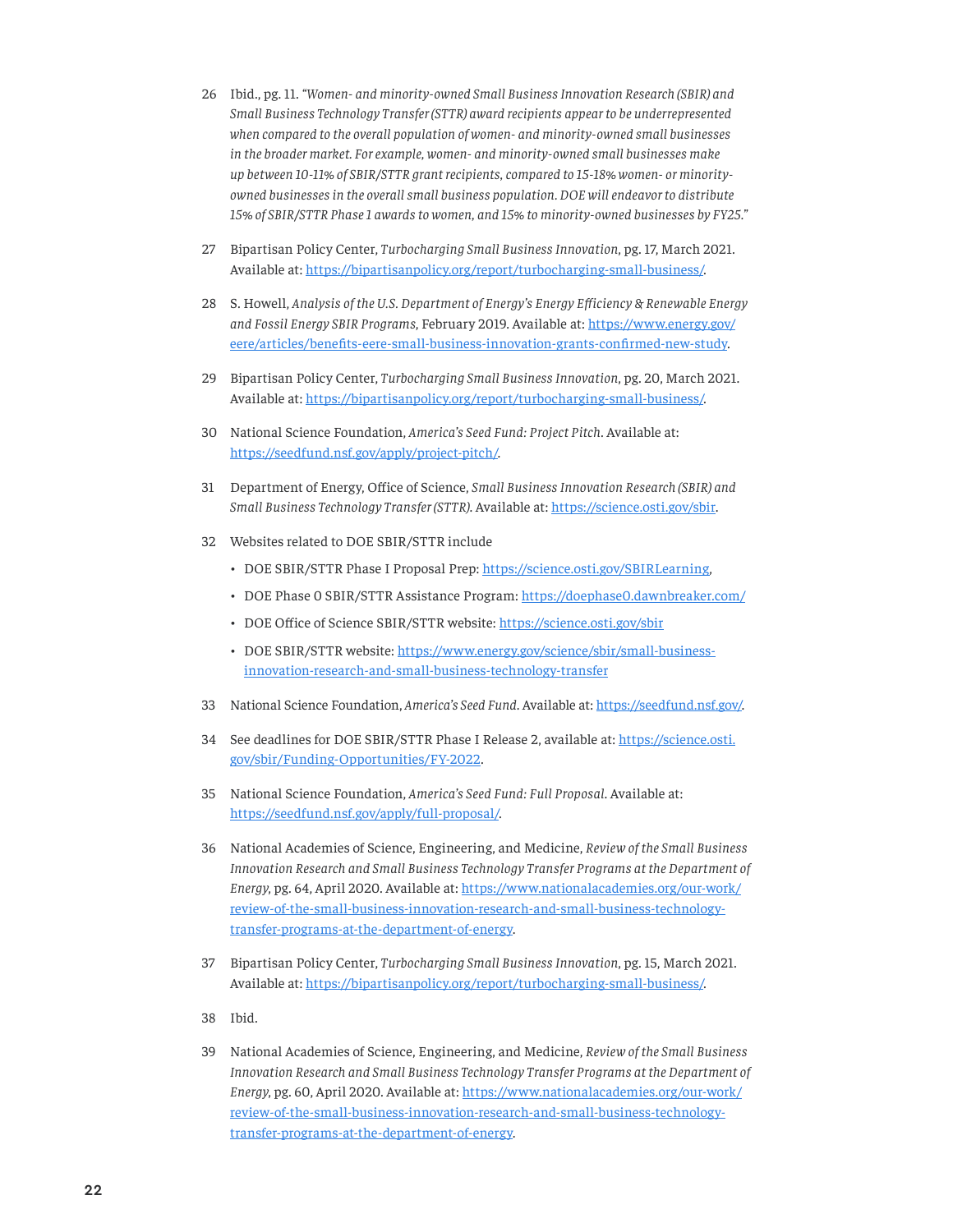- <span id="page-22-0"></span>[40](#page-14-0) EERE Funding Opportunity Exchange Reviewer Registration. Available at: https://eere-exchange.e[nergy.gov/Registration.aspx?rid=2](https://eere-exchange.energy.gov/Registration.aspx?rid=2).
- [41](#page-14-0) National Academies of Science, Engineering, and Medicine, *Review of the Small Business Innovation Research and Small Business Technology Transfer Programs at the Department of Energy*, pg. 7, April 2020. Available at: [https://www.nationalacademies.org/our-work/](https://www.nationalacademies.org/our-work/review-of-the-small-business-innovation-research-and-small-business-technology-transfer-programs-at-the-department-of-energy) [review-of-the-small-business-innovation-research-and-small-business-technology](https://www.nationalacademies.org/our-work/review-of-the-small-business-innovation-research-and-small-business-technology-transfer-programs-at-the-department-of-energy)[transfer-programs-at-the-department-of-energy.](https://www.nationalacademies.org/our-work/review-of-the-small-business-innovation-research-and-small-business-technology-transfer-programs-at-the-department-of-energy)
- [42](#page-14-0) Ibid., pg. 61-62.
- [43](#page-14-0) Bipartisan Policy Center, *Turbocharging Small Business Innovation*, pg. 15, March 2021. Available at: <https://bipartisanpolicy.org/report/turbocharging-small-business/>.
- [44](#page-15-1) Ibid., pg. 12.
- [45](#page-15-1) Ibid, pg. 13.
- [46](#page-16-1) These subaccounts correspond to the congressional "point of control" in the annual federal appropriations process.
- [47](#page-16-1) The legislative language for this change was included in DOE's Fiscal Year 2021 President's Budget Request for the Office of Science, pg. 565. The relevant language is copied below. Available at: [https://www.energy.gov/sites/default/files/2020/03/f72/](https://www.energy.gov/sites/default/files/2020/03/f72/doe-fy2021-budget-volume-4_0.pdf) [doe-fy2021-budget-volume-4\\_0.pdf](https://www.energy.gov/sites/default/files/2020/03/f72/doe-fy2021-budget-volume-4_0.pdf).

"GENERAL PROVISIONS—DEPARTMENT OF ENERGY.

Sec. 301.

*(h) EXCLUSIONS.—Subsections (d), (e), and (f ) shall not apply to applied energy program funds transferred or reprogrammed under —*

*(1) the small business innovation research program under section 9 of the Small Business Act (15 U.S.C 638); or*

*(2) the small business technology transfer program under that section."*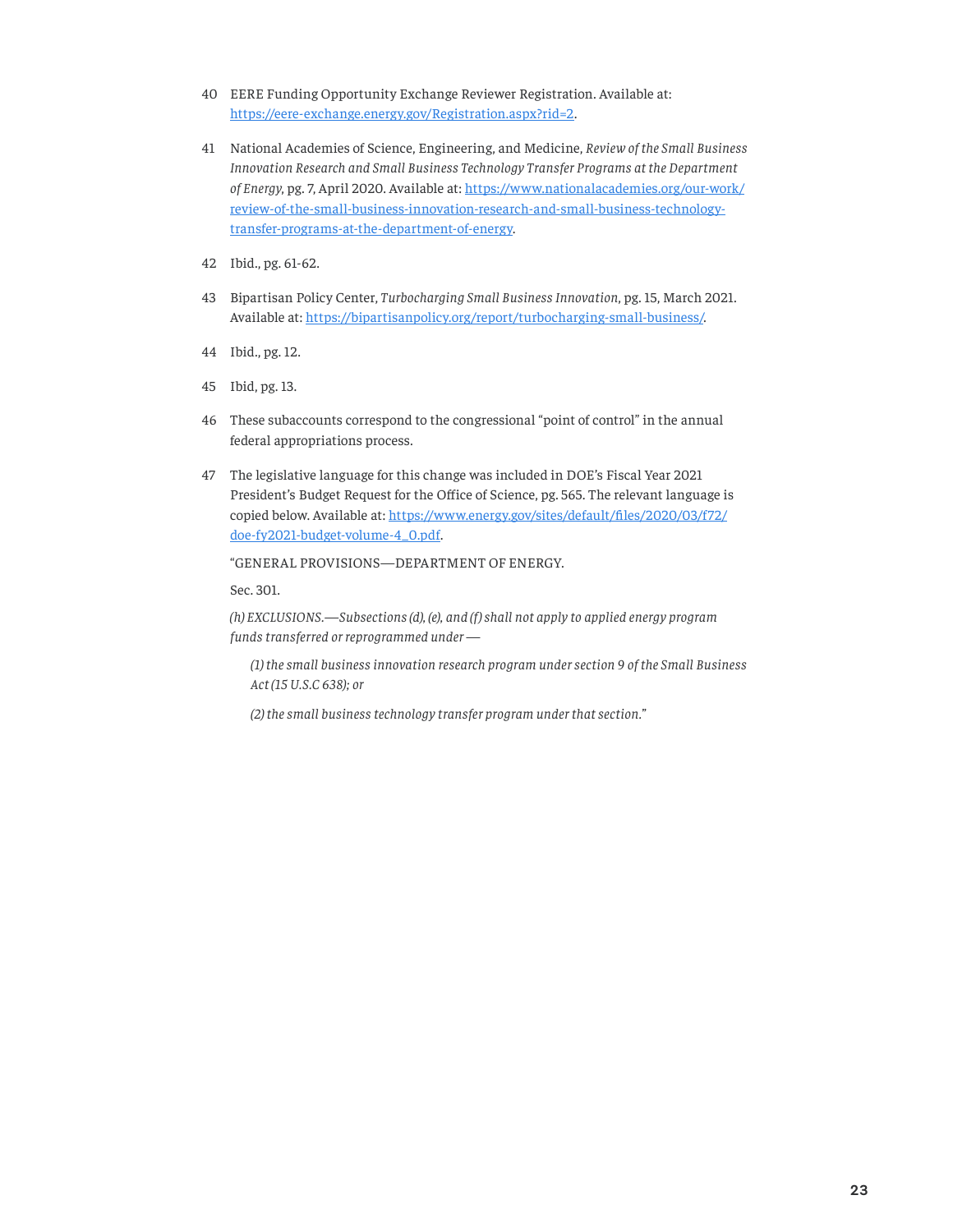

#### 1225 Eye St NW, Suite 1000 Washington, DC 20005

bipartisanpolicy.org

202 - 204 - 2400

The Bipartisan Policy Center (BPC) is a Washington, D.C.-based think tank that actively fosters bipartisanship by combining the best ideas from both parties to promote health, security, and opportunity for all Americans. Our policy solutions are the product of informed deliberations by former elected and appointed officials, business and labor leaders, and academics and advocates who represent both ends of the political spectrum.

#### **BPC prioritizes one thing above all else: getting things done.**

- @BPC\_Bipartisan
- [facebook.com/BipartisanPolicyCenter](http://facebook.com/BipartisanPolicyCenter)
- [instagram.com/BPC](http://instagram.com/BPC_Bipartisan)\_Bipartisan

### **Policy Areas**

**Business** Campus Free Expression Economy **Education** Elections Energy **Governance Health Housing** Immigration Infrastructure **Technology**